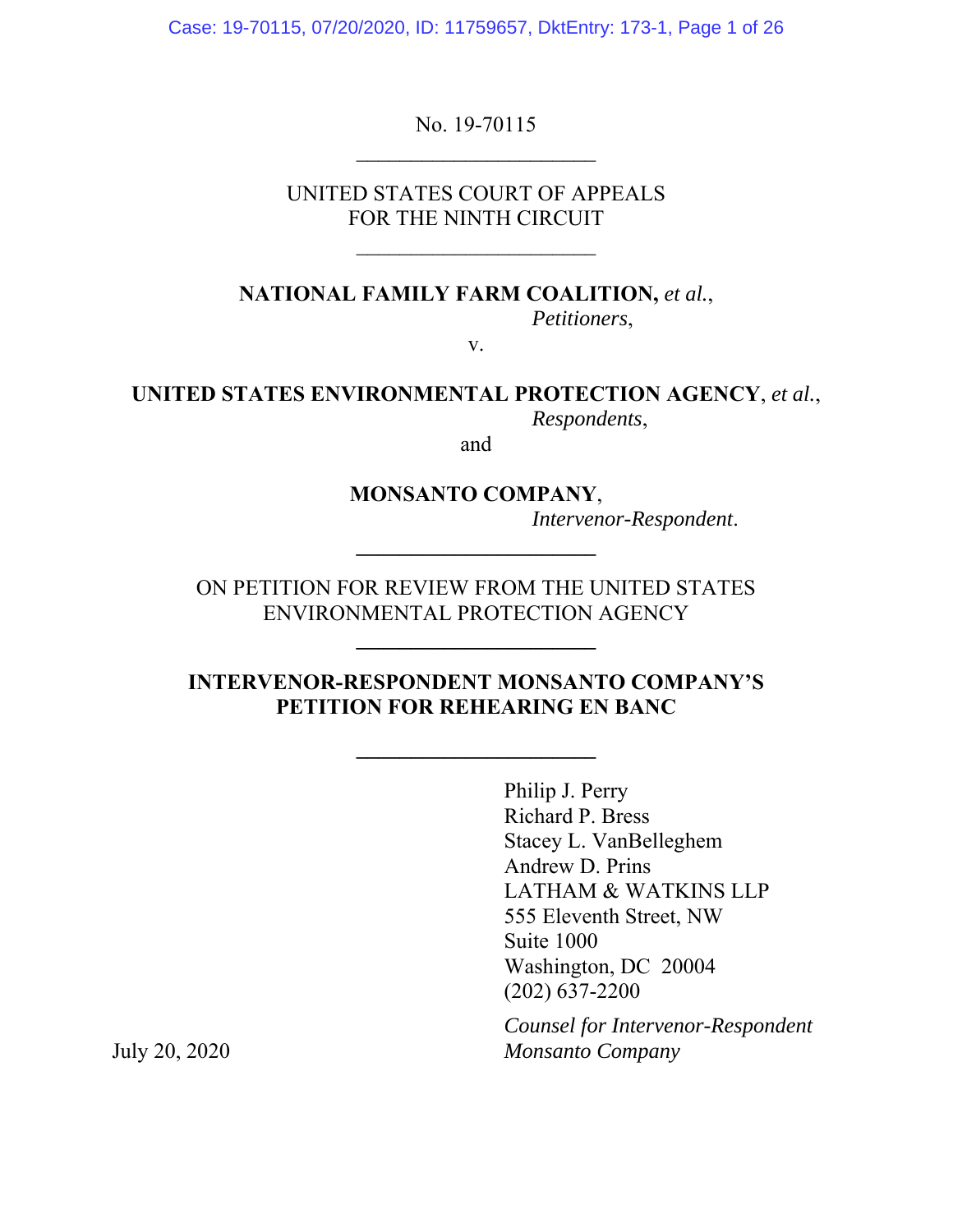# **CORPORATE DISCLOSURE STATEMENT**

Pursuant to Federal Rule of Appellate Procedure 26.1, Intervenor-Respondent Monsanto Company (Monsanto), through its undersigned counsel, states as follows:

- 1. Monsanto is an indirect, wholly-owned subsidiary of Bayer AG.
- 2. Bayer AG is a publicly held corporation.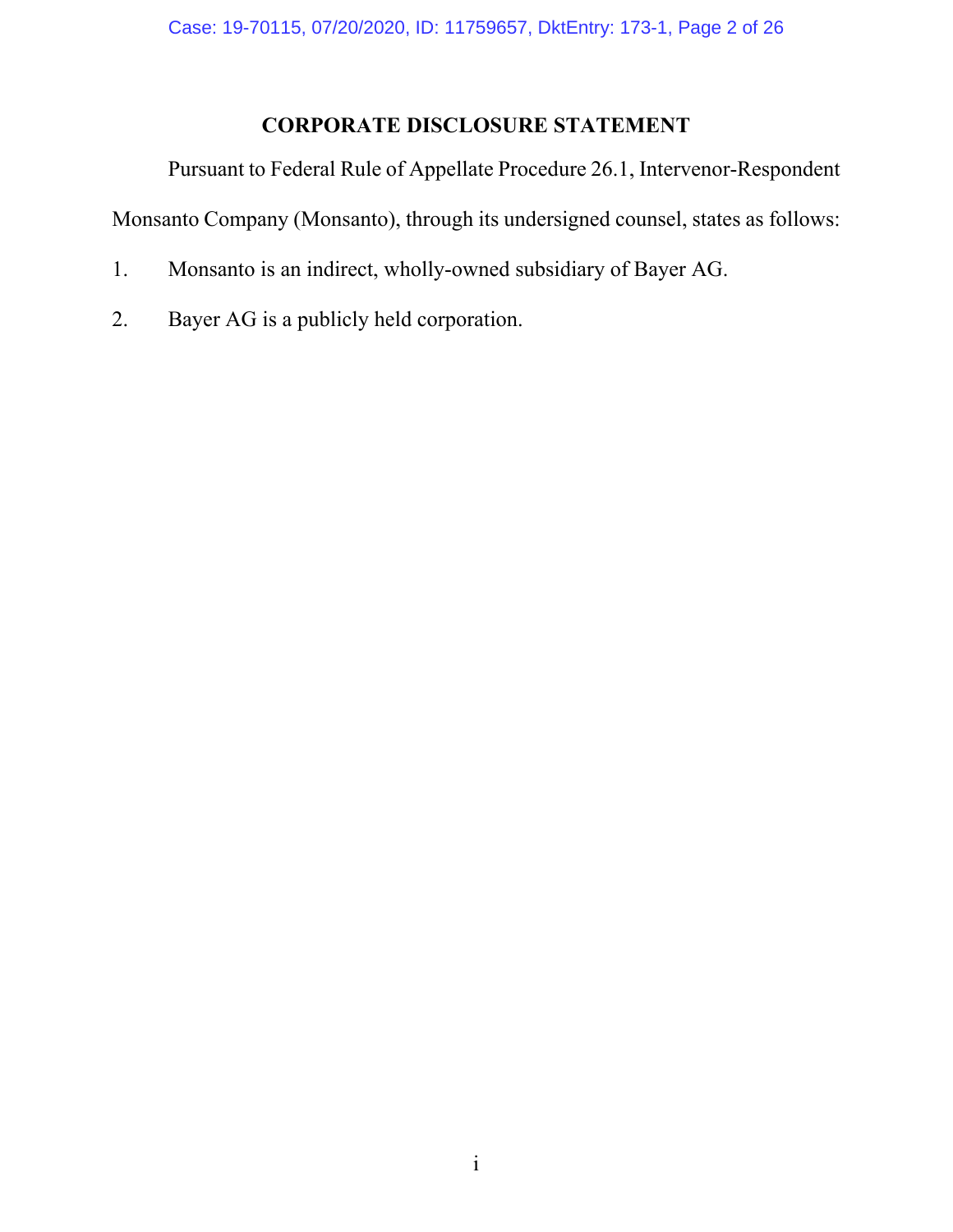# **TABLE OF CONTENTS**

# **Page**

| II. The Panel's De Novo Review Of EPA's Cost/Benefit Analysis |
|---------------------------------------------------------------|
|                                                               |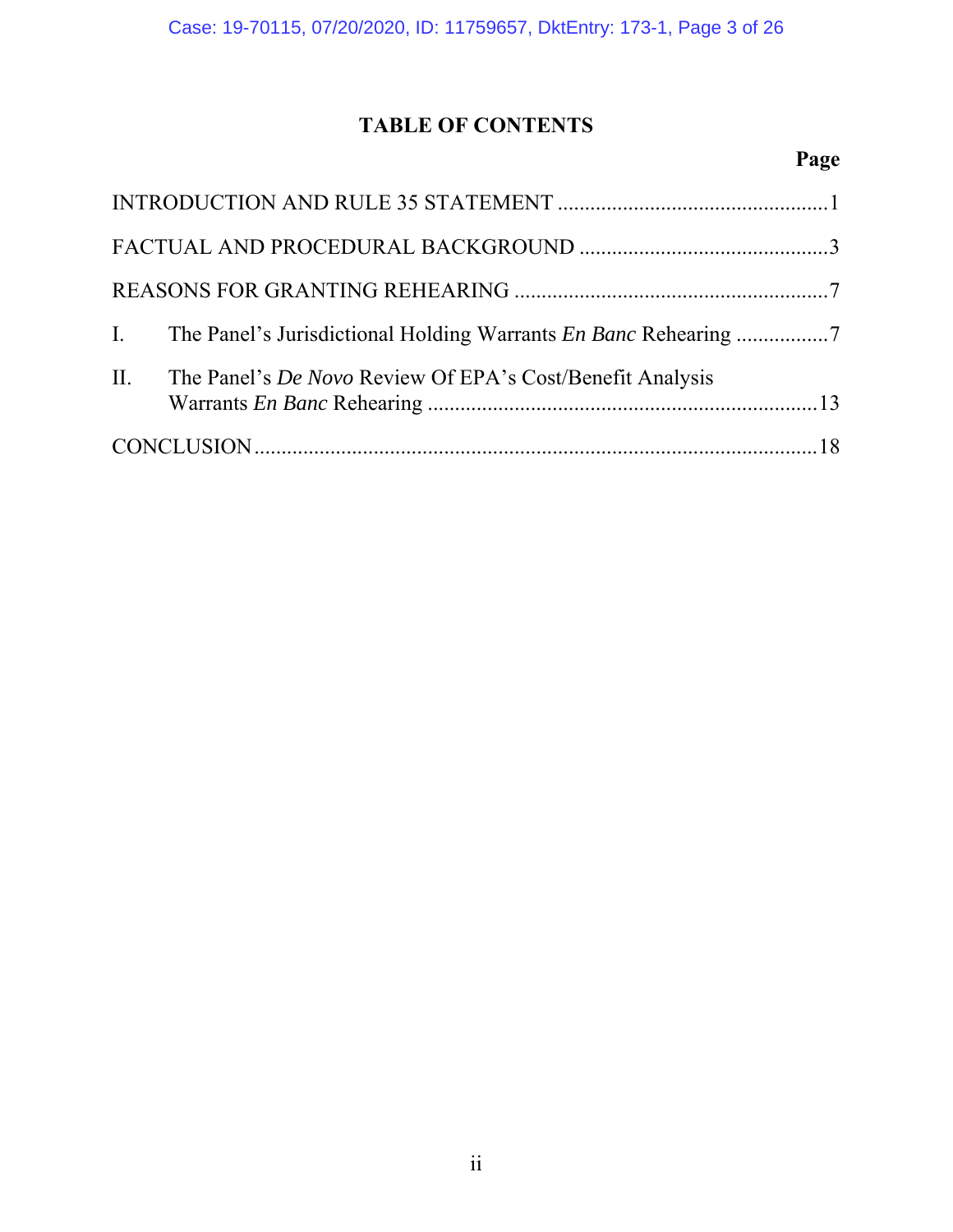Case: 19-70115, 07/20/2020, ID: 11759657, DktEntry: 173-1, Page 4 of 26

# **TABLE OF AUTHORITIES**

# **Page(s)**

# **CASES**

| Allegheny Defense Project, v. FERC,<br>No. 17-1098, F.3d., 2020 WL 3525547 (D.C. Cir. 2020)11, 12, 13 |
|-------------------------------------------------------------------------------------------------------|
| Arkansas v. Oklahoma,                                                                                 |
| Ass'n of Pac. Fisheries v. EPA,                                                                       |
| Biestek v. Berryhill,                                                                                 |
| Columbia Broad. Sys. v. United States,                                                                |
| <i>Ctr. for Biological Diversity v. EPA,</i>                                                          |
| Dandino, Inc. v. U.S. Dep't of Transp.,                                                               |
| Nat. Res. Def. Council v. EPA,                                                                        |
| Nat. Res. Def. Council v. EPA,                                                                        |
| Nat'l Family Farm Coal. v. EPA,                                                                       |
| Nehmer v. U.S. Dep't of Veterans Affairs,                                                             |
| Pollinator Stewardship Council v. EPA,                                                                |
| Selco Supply Co. v. EPA,                                                                              |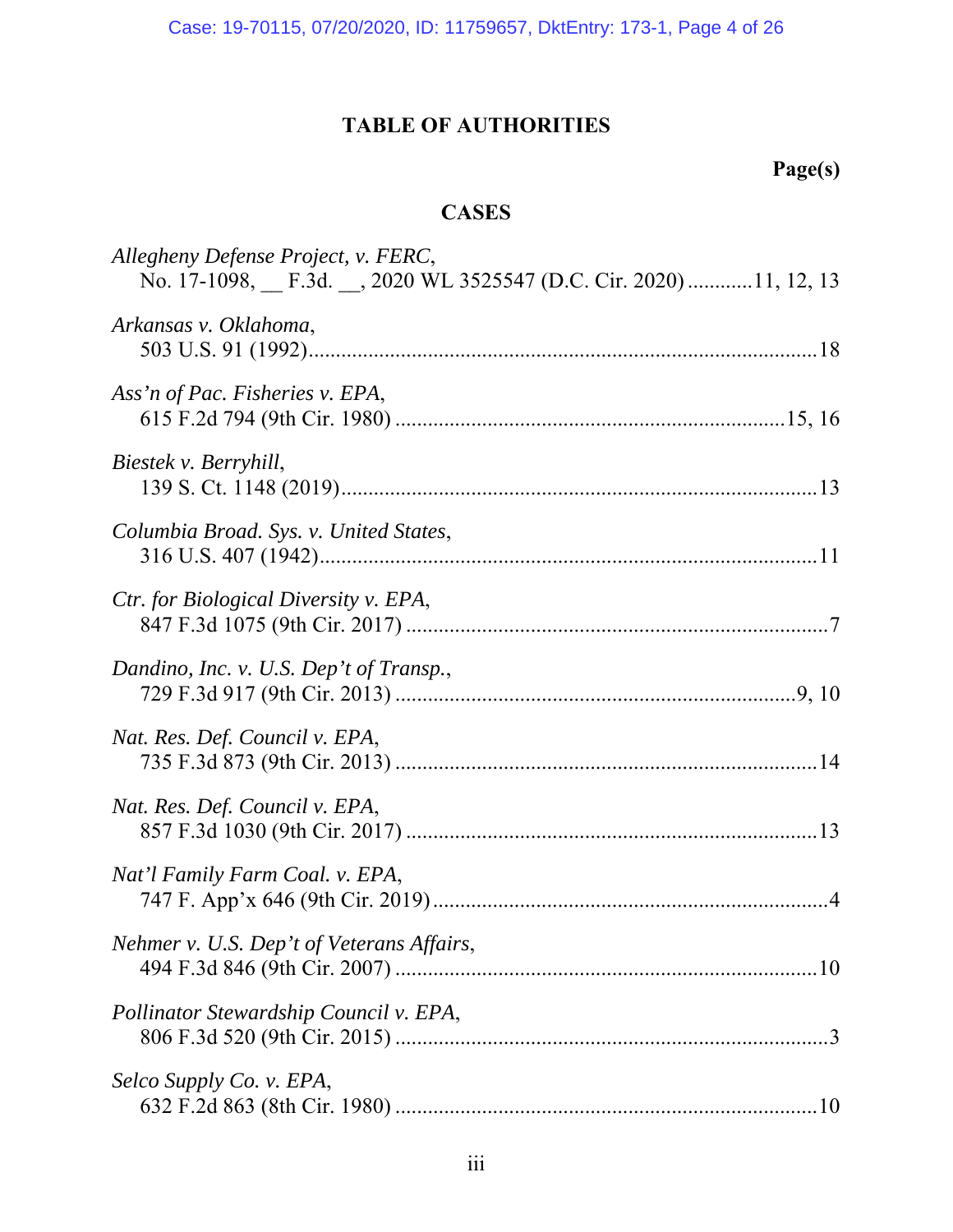| Utah v. EPA,                              |  |
|-------------------------------------------|--|
| Virginia Electric & Power Company v. EPA, |  |
| W. Union Tel. Co. v. FCC,                 |  |

# **STATUTES**

### 7 U.S.C.

### **RULES**

| Circuit Rule 41 |
|-----------------|
|-----------------|

## **ORDERS AND REGULATIONS**

## **OTHER AUTHORITIES**

EPA, Final Cancellation Order for Three Dicamba Products (June 8, 2020) ...........7

Robert Klein et al., Considerations for Postemergence Dicamba-Based Herbicide Applications to Corn, Univ. Of Neb.-Lincoln (May 31, 2018), http://cropwatch.unl.edu/2018/considerations-post-herbicide-dicamba-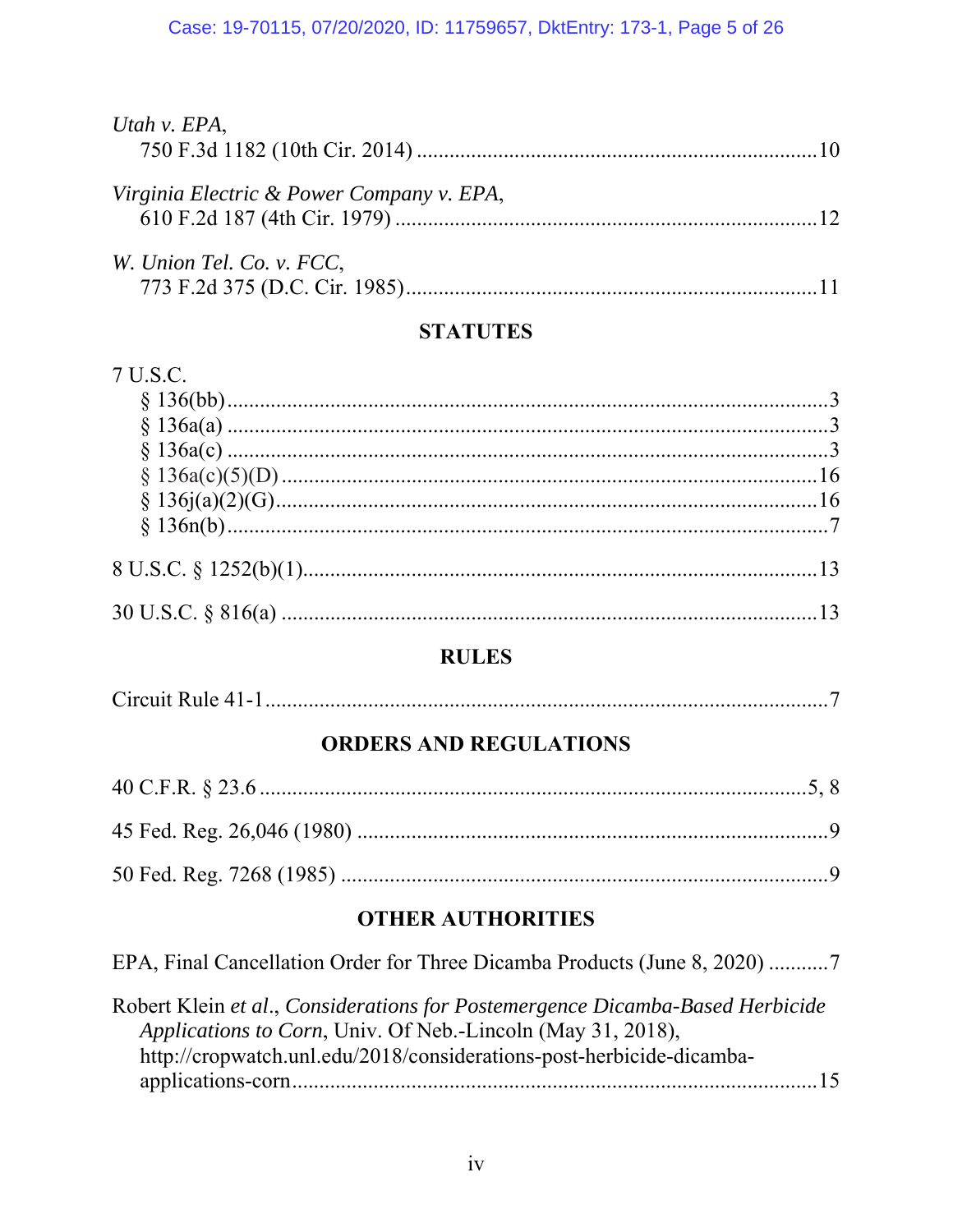#### **INTRODUCTION AND RULE 35 STATEMENT**

Over the past three decades, American agriculture has experienced unsurpassed productivity and crop yields, due in large part to farmers' use of glyphosate-based herbicides to control weeds in major crops. But certain weeds developed a resistance to glyphosate, threatening future yields. This case concerns a solution to that critical problem—use of a different herbicide, dicamba, to control those persistent weeds. After evaluating extensive scientific evidence concerning three dicamba-based herbicide products, including numerous studies by independent academic experts, EPA concluded that use of those products—including Monsanto's—would have no "unreasonable adverse effects" on the environment, as required by the Federal Insecticide, Fungicide, and Rodenticide Act ("FIFRA"). EPA accordingly issued orders registering them for use on certain soybean and cotton crops. In the middle of the growing season, however, a panel of this Court issued an immediate nationwide vacatur of those product registrations, causing massive disruption to the farming community. *See* ECF No. 125-1 (opinion by Fletcher, J.).

The panel's decision raises two issues of exceptional importance that warrant *en banc* review. First, the decision upends established separation-of-powers principles by granting administrative agencies unprecedented power unilaterally to defer judicial review of final, indisputably effective agency orders. In order to reach

1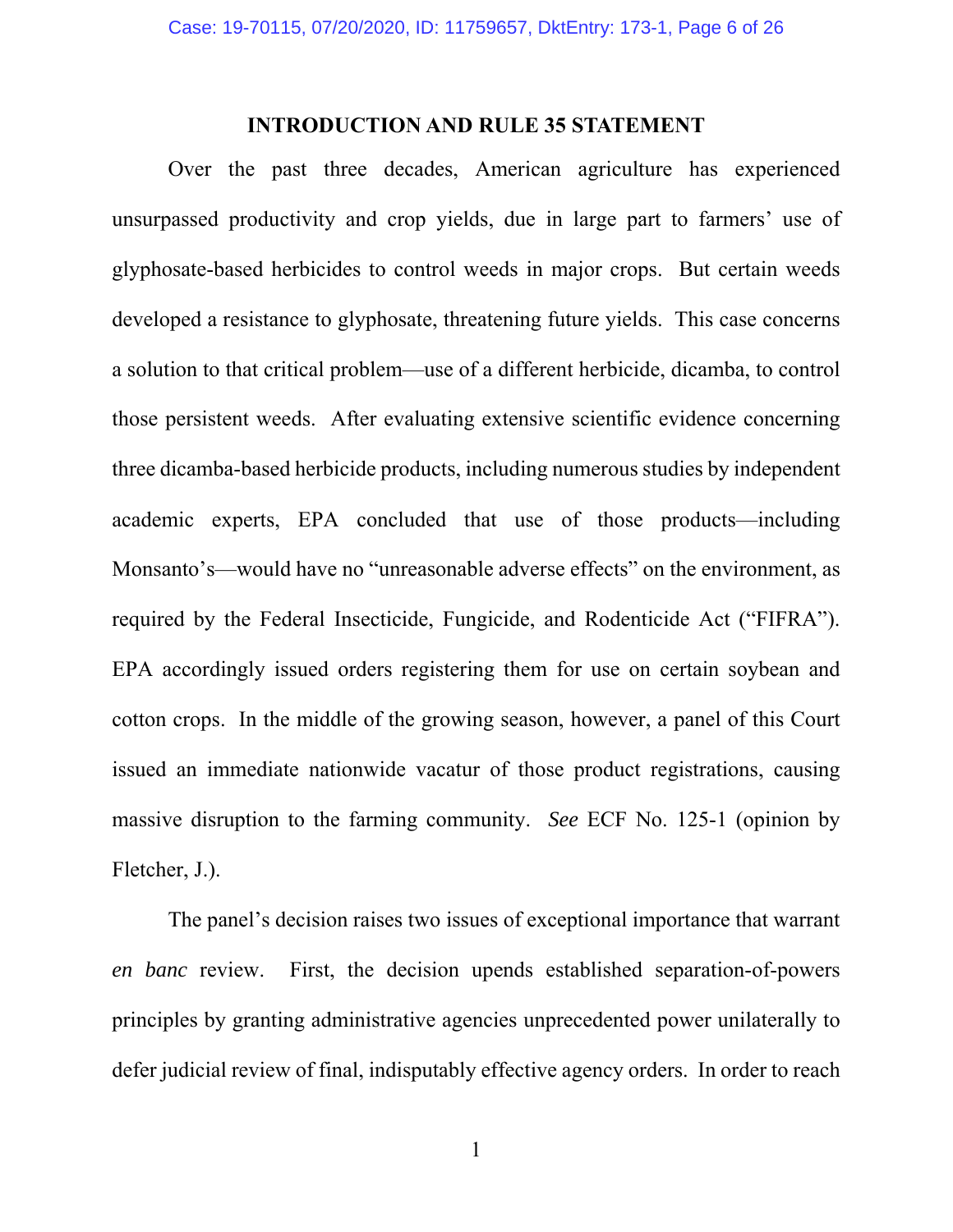the merits, the panel gave a jurisdictional pass to a petition for review filed 71 days after Monsanto's registration issued and became effective—11 days past the 60-day deadline specified by Congress. The panel excused petitioners' failure to file within the *statutory* 60-day jurisdictional window based on an *EPA regulation* providing that the agency's orders generally are not "entered" for purposes of judicial review until "two weeks after" they are signed. The panel ignored EPA's contemporaneous acknowledgement that this two-week deferral rule would not and could not apply to orders issued with immediate effect—like the orders at issue here—because deferral in such instances would create a gap during which fully effective agency orders are not subject to judicial review. The panel's decision conflicts with precedent of the Supreme Court, this Court, and other courts of appeals and, if left in place, will enable regulators to trammel the rights of affected parties by shielding their effective orders from immediate judicial review.

Second, although the panel recited the "substantial evidence" standard applicable to judicial review of FIFRA orders, the panel diluted that standard beyond recognition by affording no deference whatsoever to the agency's expert judgments, and cherry-picking the record for evidence supporting vacatur—in effect, substituting its judgment of the highly technical scientific evidence for EPA's. Op. at 26-53. This aspect of the decision was contrary to foundational principles of

2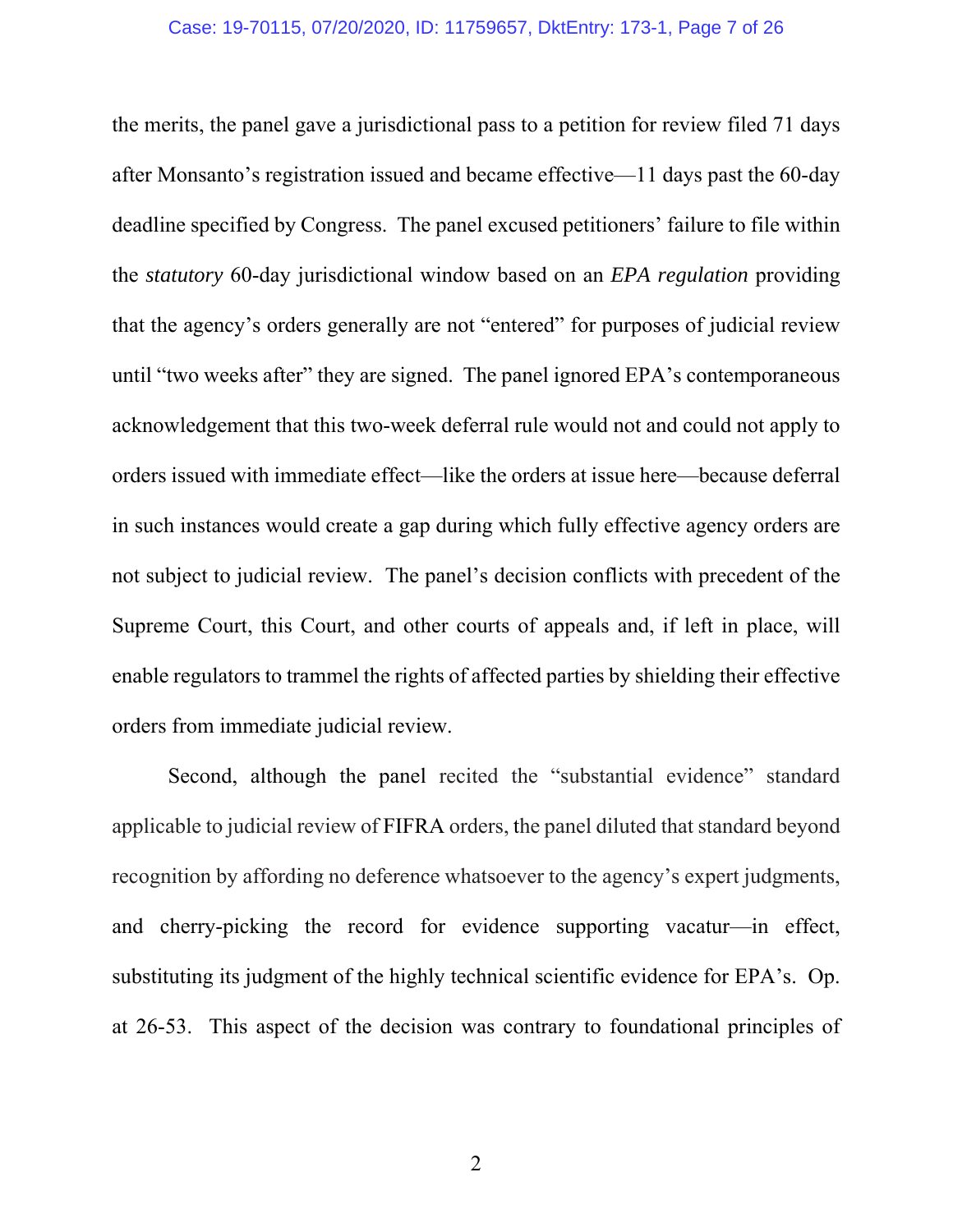administrative law and also departs radically from this Court's and the Supreme Court's precedent.

On both accounts, rehearing is warranted.

#### **FACTUAL AND PROCEDURAL BACKGROUND**

This case involves EPA's registration of herbicide products that have proven to be a critical tool in farmers' battle against herbicide-resistant weeds. Under FIFRA, all herbicide products sold or distributed in the United States must first undergo a comprehensive review to obtain EPA registration. 7 U.S.C. § 136a(a), (c). The touchstone of this process is a "cost-benefit analysis to ensure that there is no unreasonable risk created for people or the environment from a pesticide." *Pollinator Stewardship Council v. EPA*, 806 F.3d 520, 522-23 (9th Cir. 2015). Whether an "unreasonable risk" exists turns on "economic, social, and environmental costs and benefits." 7 U.S.C. § 136(bb).

The vast majority of farmers use herbicides to control weeds on their crops. But some of the most destructive weeds have developed resistance to common herbicides. To address this severe problem, Monsanto engaged in two parallel efforts: It developed soybean and cotton varieties that would tolerate applications of another herbicide—dicamba; and it developed a new dicamba formulation, XtendiMax™ with VaporGrip™ Technology ("XtendiMax"), incorporating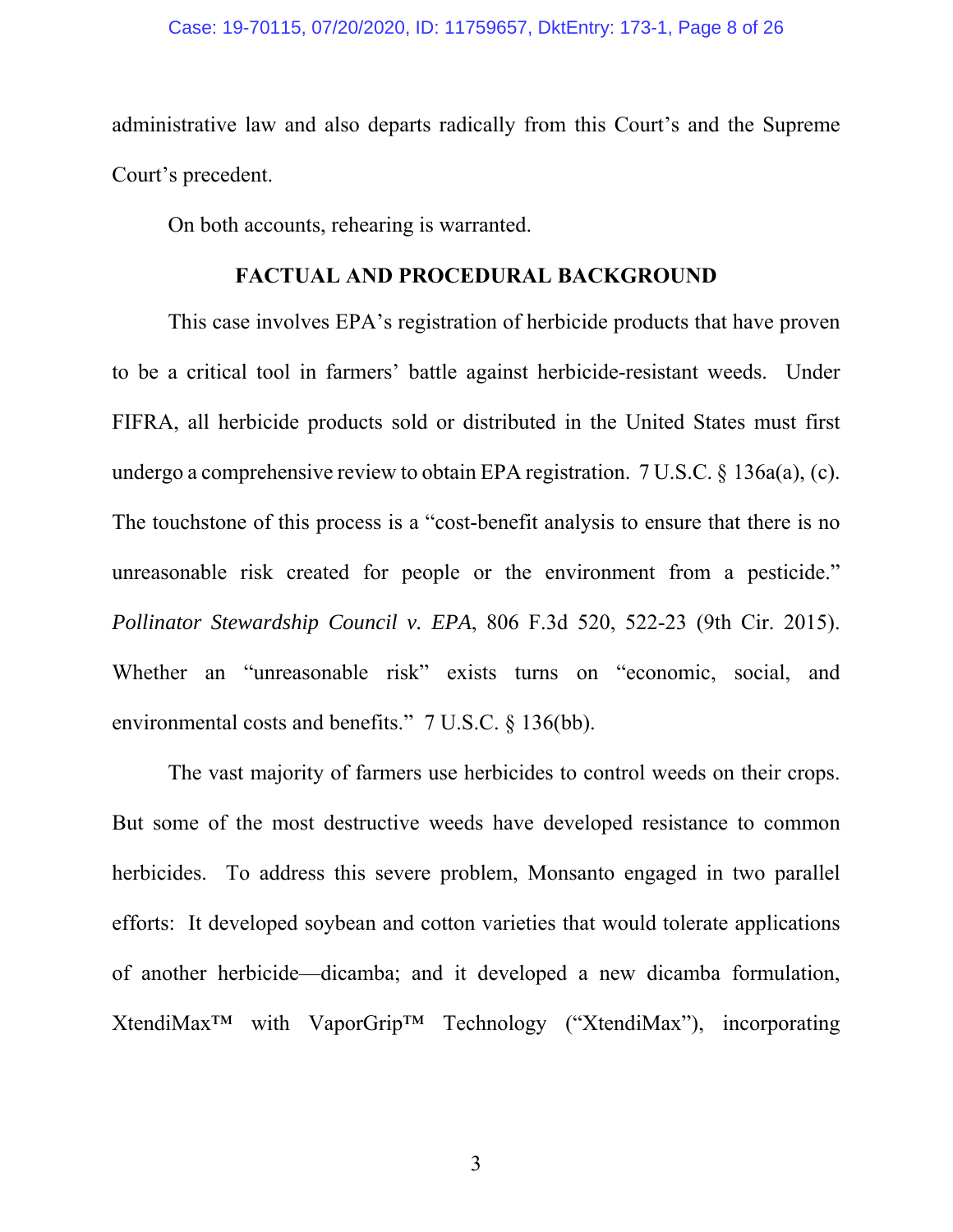#### Case: 19-70115, 07/20/2020, ID: 11759657, DktEntry: 173-1, Page 9 of 26

features to reduce the herbicide's volatility (*i.e.*, its tendency to vaporize) and minimize its movement off the treated field. ER0212; ER0228; ER1213.

In 2016, EPA registered XtendiMax for use over-the-top of dicamba-tolerant soybean and cotton, with extensive label conditions designed to further minimize the potential for off-target movement. ER0243; ER0247; ER0259; ER0270. The subsequent growing season proved extraordinarily successful, as evidenced by publicly available USDA yield reports showing that nationwide production of soybean and cotton hit record levels despite adverse weather conditions. ER0310-11. Most of the same petitioners here challenged that registration order, but the registration expired in November 2018 before that challenge could be fully adjudicated, and the action was dismissed as moot. *Nat'l Family Farm Coal. v. EPA*, 747 F. App'x 646, 648 (9th Cir. 2019).

On November 1, 2018, EPA issued the new two-year registration for XtendiMax that is at issue here, with an expanded record and new conditions to address stakeholder comments regarding the prior registration. ER0065-66; *see also*  ER0001-03 (October 31, 2018 explanatory registration decision). As part of that process, EPA evaluated a host of "new data, including field volatility and vapor exposure toxicity studies submitted by the registrants and large field studies conducted by academic researchers." ER0012. Those studies reflected that, when used as directed, XtendiMax would *not* leave treated fields in meaningful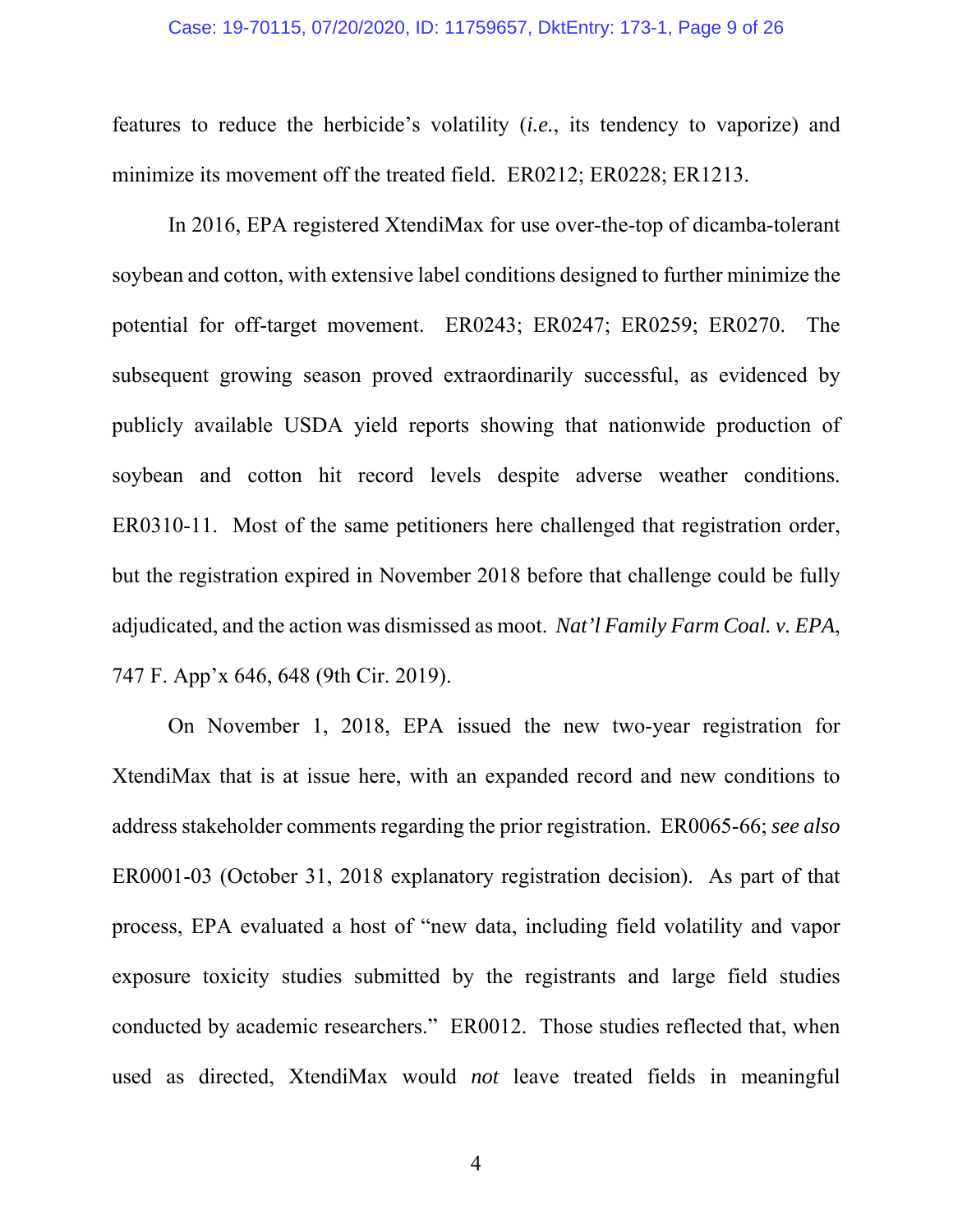concentrations. *See*, *e.g.*, ER0017-18. Petitioners nonetheless challenged the new registration, and the prior panel ordered *sua sponte* that it would remain the tribunal to decide the new challenge. *See* ECF No. 69. The panel then brushed aside a clear-cut statutory bar to its jurisdiction and, in a decision that afforded the agency no deference whatsoever, vacated the registration in the midst of the 2020 growing season.

First, the panel maintained that it had jurisdiction even though FIFRA limits court of appeals jurisdiction to petitions filed within 60 days of an order's entry, and these petitioners waited 71 days to file theirs. The panel cited an EPA rule stating that the "date of entry" for purposes of judicial review is generally "'the date that is two weeks after [the order] is signed.'" Op*.* at 22 (quoting 40 C.F.R. § 23.6). The panel did not dispute that this registration was effective immediately upon its issuance on November 1, 2018, but held that, regardless, the statutory 60-day filing window did not open until November 15, 2018 and therefore did not close until January 14, 2019, three days after petitioners filed their petition for review. *Id*. Although the issue was extensively briefed, the panel offered no response to the fatal flaw in its jurisdictional theory: Under established precedent—and as EPA acknowledged when it promulgated the regulation—an agency has no unilateral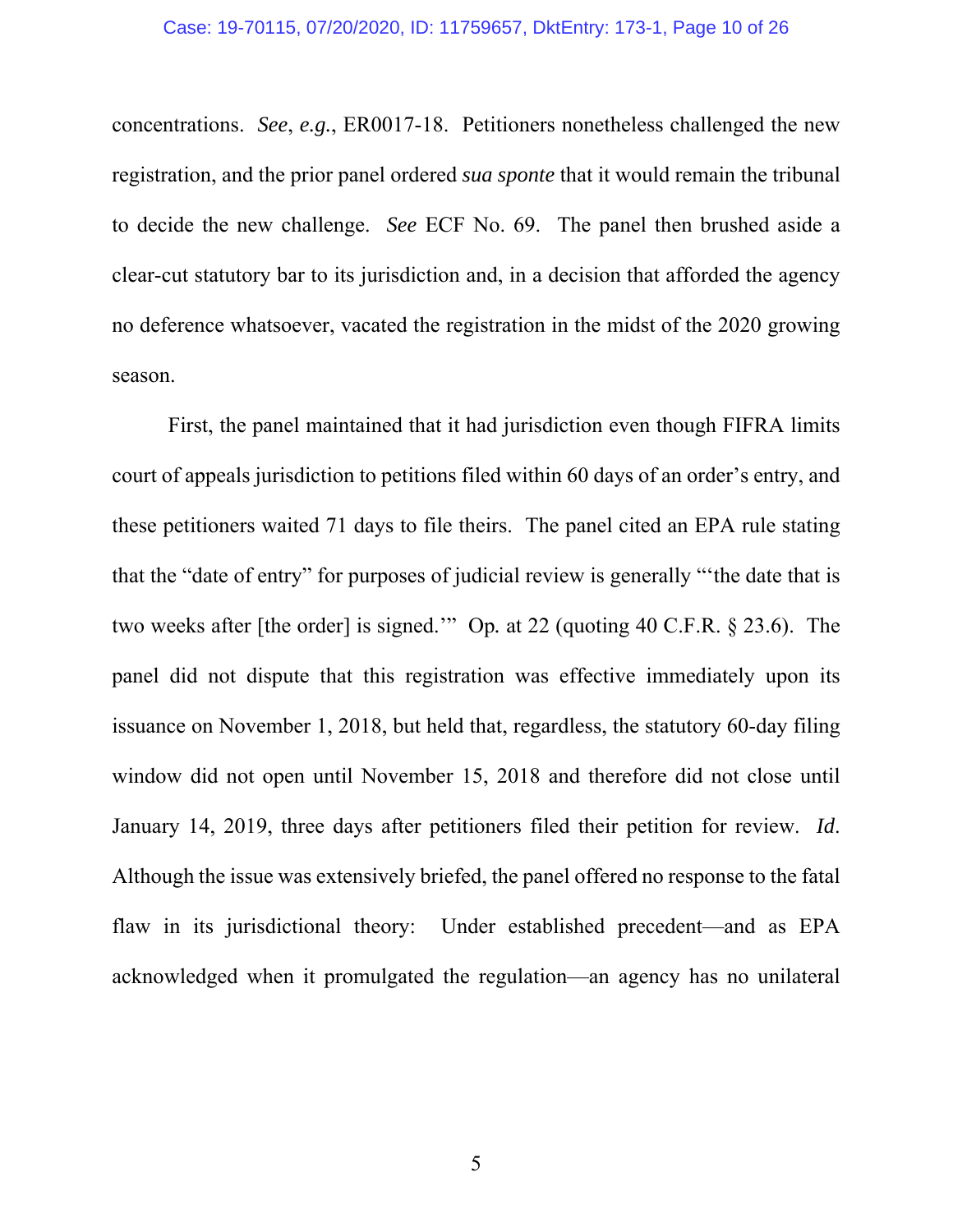power to defer judicial review of already-effective agency orders. *See id.*<sup>1</sup>

Second, having determined it would reach the merits, the panel proceeded to conduct its own *de novo* assessment of the record. The panel acknowledged "[a]mple evidence" that the 2018 registration would "provid[e] soybean and cotton growers an additional tool for managing difficult-to-control weeds, and delay[] weed resistance to other herbicides." *Id.* at 33. But in the panel's view, EPA should have given more weight to the potential costs, based on largely unverified complaints of off-field drift during the 2017 and 2018 growing seasons. *Id.* at 26-53. In fact, EPA had addressed those concerns at length. It had evaluated the likely acreage of future dicamba use, the scope and scale of prior complaints, and the potential causes of reported off-field effects—including by reviewing scores of laboratory and field tests demonstrating that, used properly, XtendiMax was unlikely to drift from a treated field in meaningful quantities. ER0343-76; ER0413-22. And EPA had also imposed extensive new application restrictions to address the potential causes of past incidents and minimize any risk of future drift. ER0019-22. It was on these grounds that EPA found the benefits of registration outweighed the risks. ER0013-22. But rather than crediting the substantial evidence that supported EPA's conclusion, the

-

<sup>&</sup>lt;sup>1</sup> Nor was this the first time Monsanto briefed this issue to this panel. Remarkably, many of the very same petitioners missed the same 60-day window, and Monsanto thus raised the same jurisdictional objection, in the litigation over the previous registration.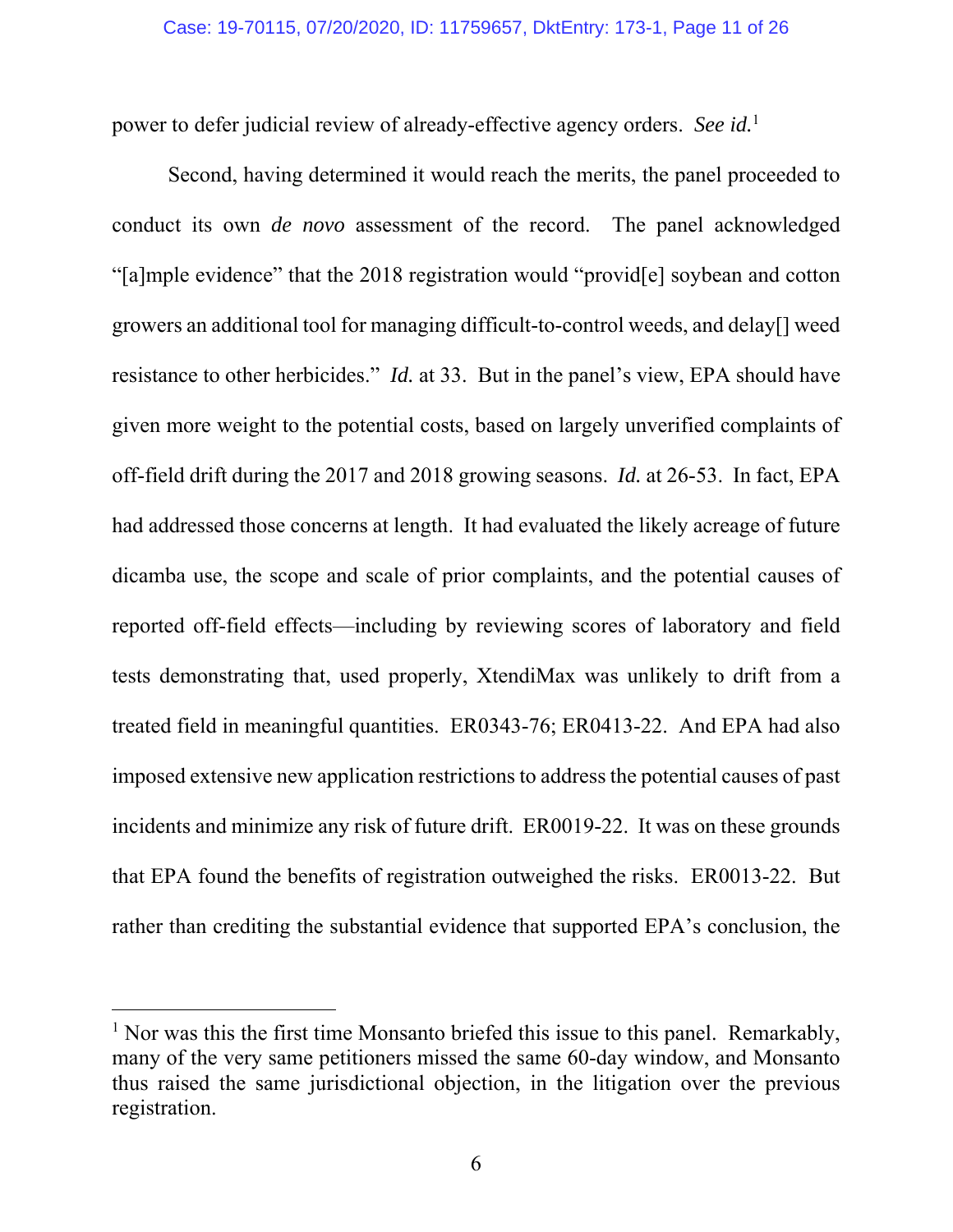panel overruled EPA based on its own assessment of conflicting evidence, affording no deference to the expert agency. Op. at 26-53*.*

Finally, the panel acknowledged that issuing a vacatur in the midst of the growing season could have serious repercussions on farmers—and then opted to exacerbate those repercussions by not only vacating the registrations but also *sua sponte* directing that its mandate issue "forthwith," without making either of the findings necessary for such an extraordinary action under Circuit Rule 41-1. *Id.* at 53.2

## **REASONS FOR GRANTING REHEARING**

#### **I. The Panel's Jurisdictional Holding Warrants** *En Banc* **Rehearing**

 Under FIFRA, a petition for review challenging "any order issued by the [EPA] following a public hearing" must be filed "within 60 days after the entry of such order." 7 U.S.C. § 136n(b). That time limit is jurisdictional. *Ctr. for Biological Diversity v. EPA*, 847 F.3d 1075, 1089-90 (9th Cir. 2017). Yet the panel held that EPA had the power unilaterally to change the jurisdictional limitations imposed by Congress, eliminating this Court's review jurisdiction for the first fourteen days after

 $\overline{a}$ 

<sup>&</sup>lt;sup>2</sup> Following issuance of the mandate, EPA partially mitigated the harms of the panel's decision by authorizing restricted, temporary distribution, sale, and use (through July 31, 2020) of existing stocks of XtendiMax by certain individuals. *See*  EPA, Final Cancellation Order for Three Dicamba Products at 11-12 (June 8, 2020)*.* But the panel's decision still rendered immediately unlawful Monsanto's further distribution and sale of XtendiMax.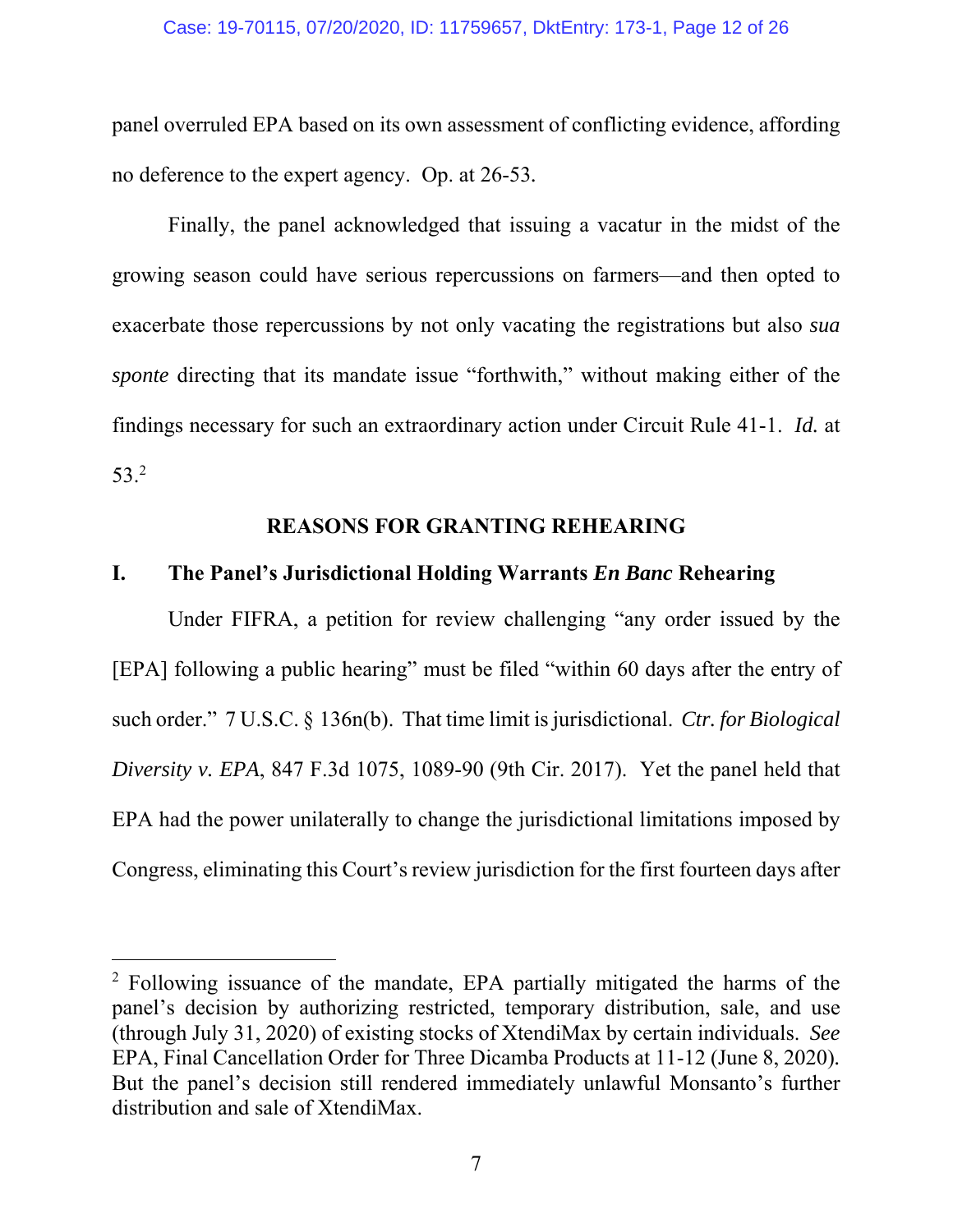#### Case: 19-70115, 07/20/2020, ID: 11759657, DktEntry: 173-1, Page 13 of 26

an order becomes effective, and extending the Court's jurisdiction to cover petitions filed as much as 74 days after an order becomes effective.

 The panel did not dispute that the XtendiMax registration was issued and effective on November 1, 2018. Nor could it. On that date, EPA issued its Notice of Registration—an action that, in EPA's own words, was "the 'final disposition' of the adjudicatory process that permits the sale or distribution of the pesticide product." ECF No. 112 at 2; *see also* ER0065 (specifying "11/1/18" date of issuance and stating that the "pesticide is hereby registered under [FIFRA]"). As of this date, Monsanto was required to relabel "[a]ll product currently in the channels of trade" with the newly approved labeling. ER0067. And by November 10, 2018, among other things, users were required to possess a copy of the new label before using XtendiMax. ER0066, ER0068. Yet Petitioners waited a full 71 days after the Notice of Registration became effective (and 62 days after the new labelling conditions became binding on users) to file their petition for review. ECF No. 1.

 The panel nonetheless held the challenge was timely, based on an EPA regulation providing that unless "'the Administrator otherwise explicitly provides in a particular order, … the … date of entry of an order issued by the Administrator following a public hearing … shall be … on the date that is two weeks after it is signed.'" Op. at 22 (quoting 40 C.F.R. § 23.6). Under the panel's reasoning, EPA's regulation eliminated Article III jurisdiction for the first 14 days after EPA's order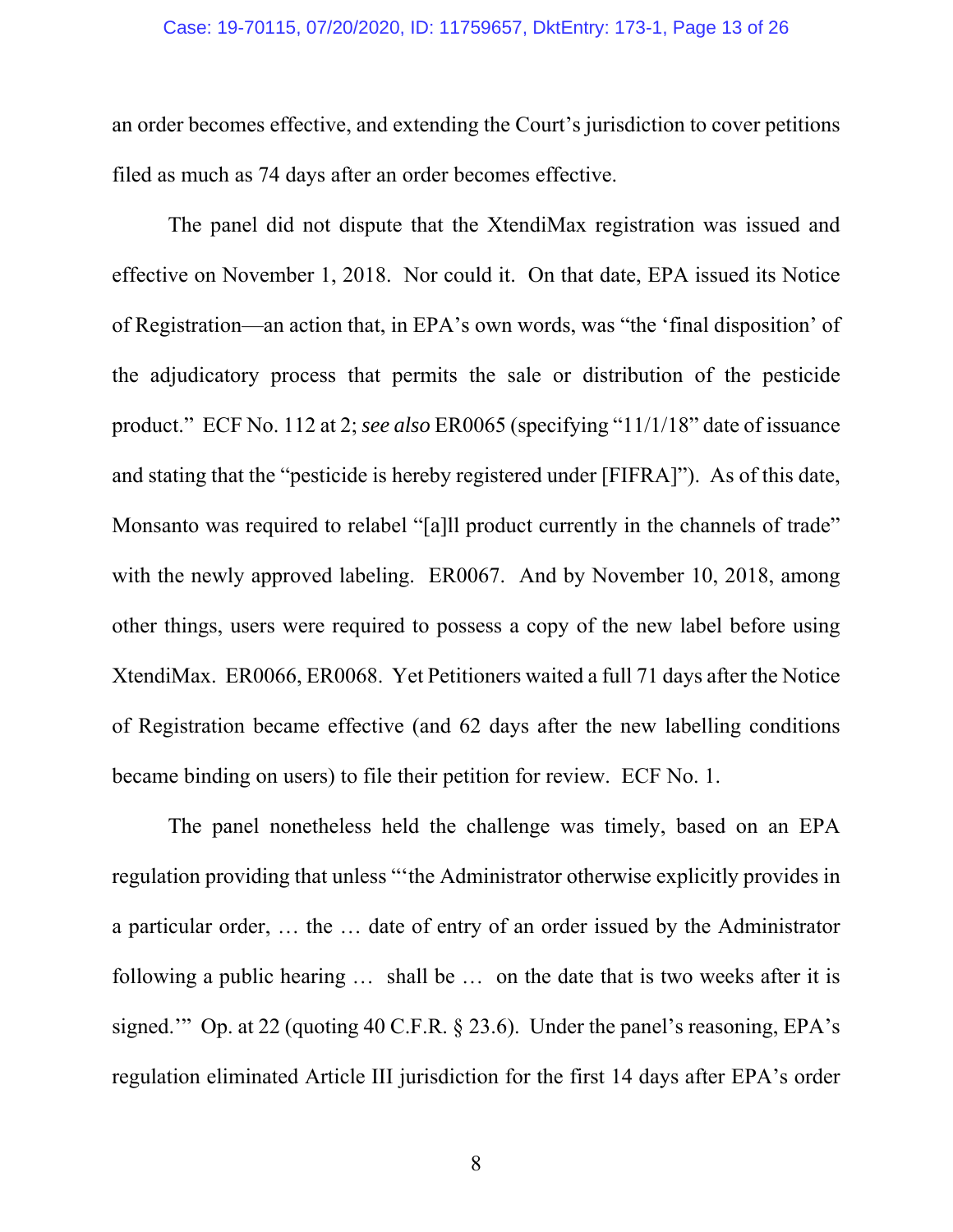became effective. *See* ECF No. 61 at 17-18. Despite extensive briefing on this issue, the panel's decision does not address how the agency had the power to do that. Nor does the decision address the rule's preamble, which makes clear that *even EPA* did not believe it possesses such a remarkable power: EPA explained that, under this rule, its orders must be deemed "entered," at the latest, when they become effective, and that the agency's 14-day deferral therefore would not apply to orders made immediately effective. *Id.* at 17 (citing 50 Fed. Reg. 7268, 7269 (1985)); *see also*  45 Fed. Reg. 26,046, 26,048 n.12 (1980) (EPA acknowledging that it lacks authority to defer judicial review "later than the date a[n] [agency action] becomes enforceable"). In other words, while granting EPA the unprecedented power to obstruct judicial review of an effective agency order, the panel *ignored* the agency's contemporaneous proclamation that it lacked both the authority and the intent to assert such a power.

 The panel's jurisdictional ruling contradicts established precedent in two respects.

*First*, the panel purported to defer to an EPA regulation interpreting the statutory framework for judicial review. But it is settled law that this Court does *not* defer to an agency's determination of when the Court has jurisdiction. *See, e.g.*, *Dandino, Inc. v. U.S. Dep't of Transp.*, 729 F.3d 917, 920 n.1 (9th Cir. 2013) (where an agency sets a rule that alters the timing of this court's jurisdiction, "[t]he Agency's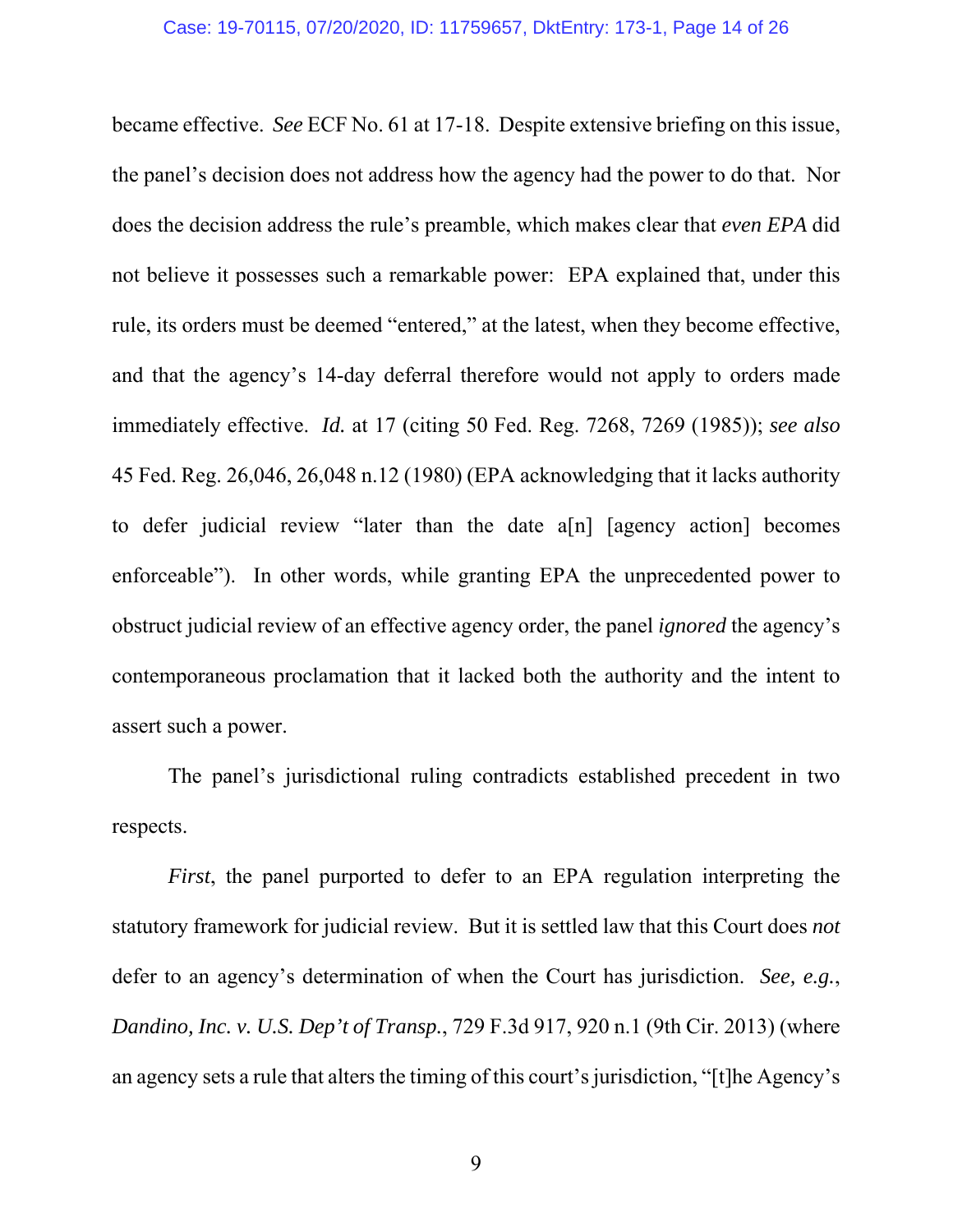position on [the Court's] jurisdiction is not entitled to deference under *Chevron*"). Although agencies can of course determine when to sign or publish their rules and when those rules become effective, it is Congress that decides whether and when agency rules are subject to judicial review, and absent a delegation from Congress, agencies have no power to alter or authoritatively interpret the statutory bounds of such jurisdiction. *See id.*; *see also Nehmer v. U.S. Dep't of Veterans Affairs*, 494 F.3d 846, 860-61 (9th Cir. 2007) (it is Congress that defines the lower federal courts' jurisdiction; "an executive agency does not have that same authority").

 The panel's contrary holding conflicts with the uniform understanding of the circuits that an agency can neither expand nor contract a federal court's jurisdiction. For instance, in *Utah v. EPA*, the Tenth Circuit concluded that EPA lacked authority to correct its own procedural mistake by opening a new 60-day window for judicial review. 750 F.3d 1182, 1185-86 (2014). As the court explained, neither EPA nor the court itself could "expand our jurisdiction to avoid hardships even when they are inequitable." *Id.* Likewise, in *Selco Supply Co. v. EPA*, the Eighth Circuit invalidated an EPA rule that purported to toll the period for judicial review of a FIFRA penalty order. 632 F.2d 863, 865 (1980). As that court observed, FIFRA "requires that a petition for judicial review be filed within 60 days after the entry of the order," and "[f]ederal courts may exercise only that judicial power provided by the Constitution and conferred by Congress." *Id*. So too here.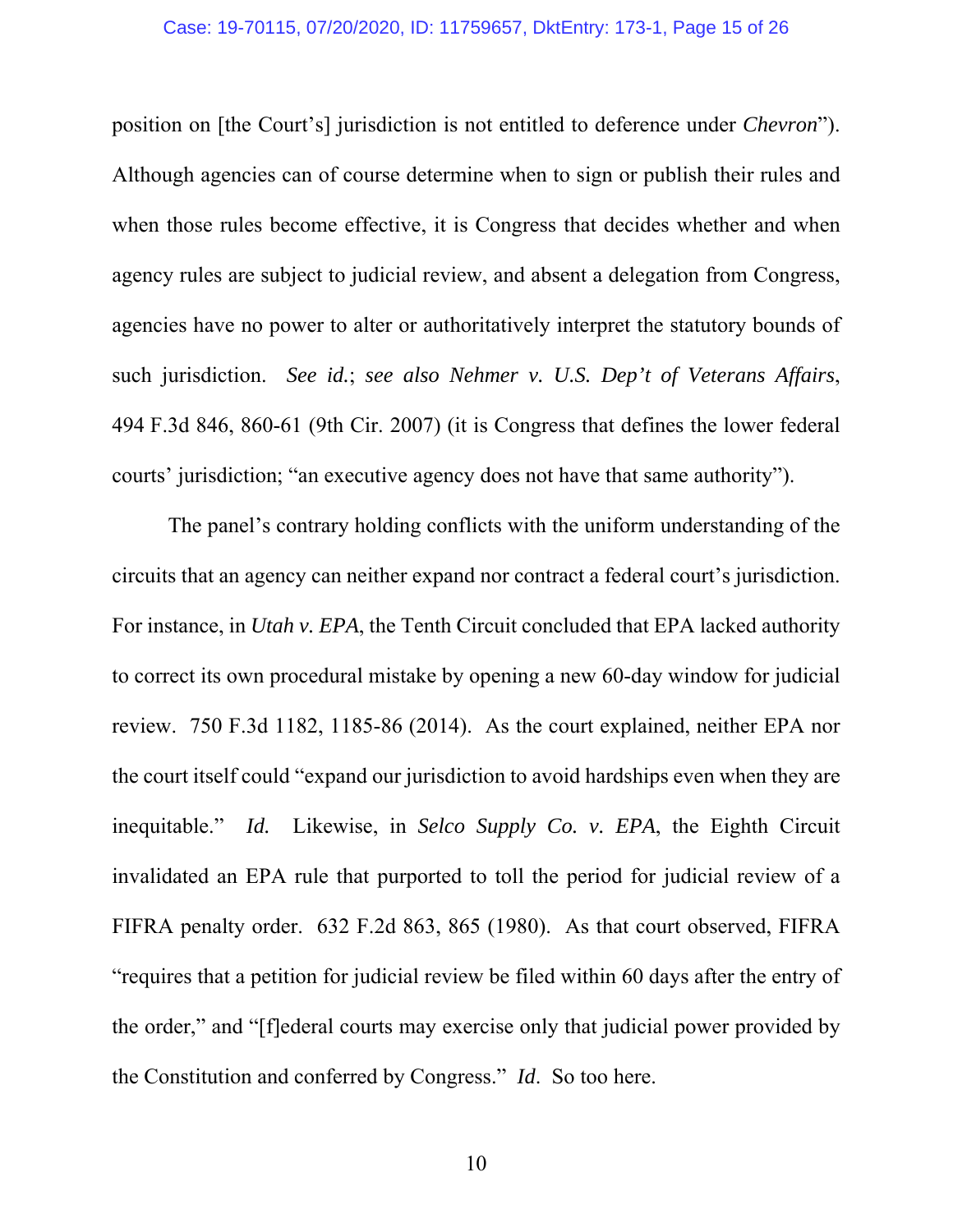*Second*, the panel's ruling allows EPA unilaterally to create a gap during which a rule that is immediately effective is not subject to review. But there is a strong presumption in favor of judicial review, and the Supreme Court has long made clear that, absent delegated authority from Congress, an agency cannot shield its actions from judicial scrutiny. *See, e.g.*, *Columbia Broad. Sys. v. United States*, 316 U.S. 407, 417-19 (1942) ("If an administrative order has that effect *it is reviewable.*" (emphasis added)).<sup>3</sup>

 Just last month, the D.C. Circuit sitting *en banc* emphatically rejected the Federal Energy Regulatory Commission's ("FERC") contention that it had the power to defer judicial review of effective agency action. *Allegheny Defense Project, v. FERC*, No. 17-1098, *\_\_ F.3d. \_\_, 2020 WL 3525547*, at \*9-13 (2020). Under the Natural Gas Act, parties desiring judicial review of FERC orders must first seek rehearing with the agency. *Id.* at \*1. If FERC fails to act within 30 days, however, the rehearing petition may be deemed denied, and the petitioner can immediately seek judicial review. *Id.* at \*1-2. For decades, FERC has routinely employed "tolling orders" to extend its time to review rehearing petitions and thereby "prevent aggrieved parties from obtaining timely judicial review" of FERC

-

<sup>&</sup>lt;sup>3</sup> Of course, *Congress* can provide for a gap between reviewability and effectiveness, and authorize an agency to issue rules to demarcate such gaps. *See W. Union Tel. Co. v. FCC*, 773 F.2d 375, 377 (D.C. Cir. 1985). But that does not mean that agencies can do so unilaterally.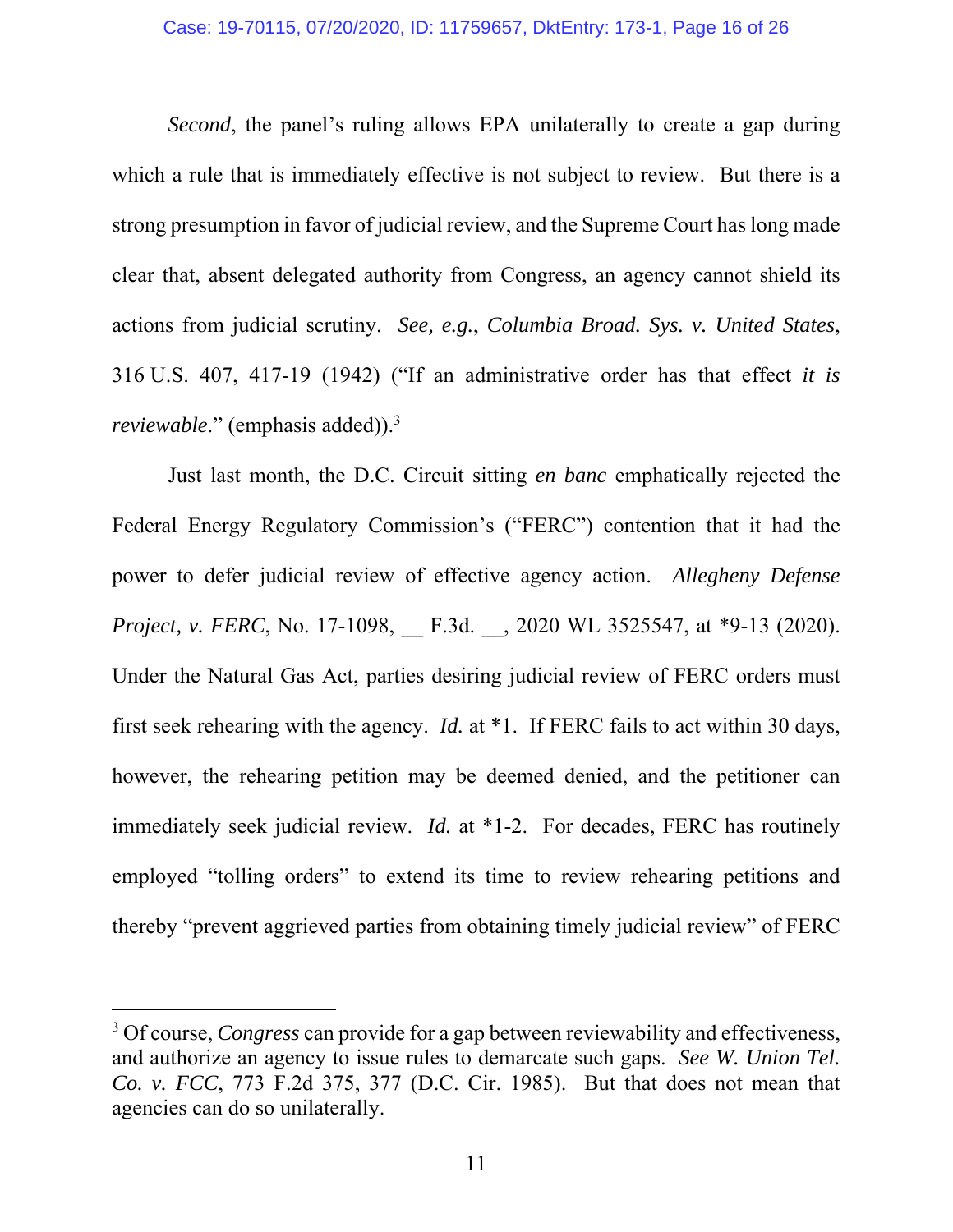rulings. *Id.* at \*6-7. The *en banc* court concluded that these tolling orders are invalid, because "the Commission has no authority to erase and replace the statutorily prescribed jurisdictional consequences of its inaction" or "indefinitely evade" the "prospect of judicial review." *Id.* at 11-12. That is, agencies cannot override the terms of judicial review specified by Congress—particularly when doing so would delay Article III review of agency orders that are already effective. Similarly, the Fourth Circuit recognized in *Virginia Electric & Power Company v. EPA* that while EPA has discretion to set a "triggering device" for the time when judicial review provided by statute may occur, an agency may not "postpone for any period of time past the substantive effectiveness of regulations their exposure to judicial review."610 F.2d 187, 189 (1979). Yet the panel here granted such a power, without mentioning the fact that EPA's registration decision was immediately effective, admitting to the inter-circuit split it had created, or acknowledging its extraordinary departure from established precedent.

This is an exceptionally important issue. Although EPA had no such intent here, the panel's decision provides agencies a blueprint to manipulate federal court jurisdiction, and potentially eliminate *any* meaningful review of emergency petitions and other time-sensitive suits. If left in place, it will radically alter the relationship between administrative agencies and the federal courts in this Circuit.

12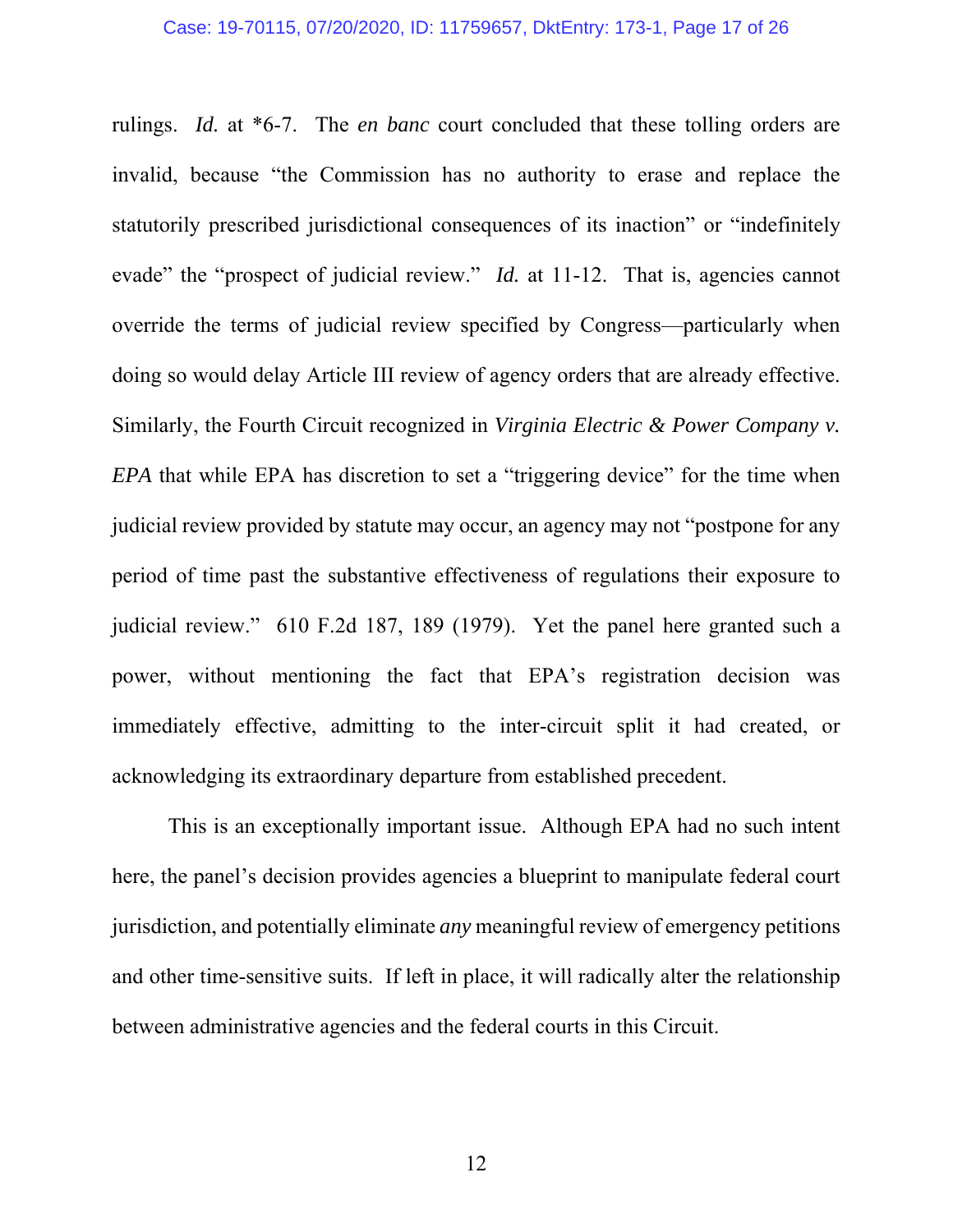This possibility is not merely speculative. In *Allegheny Defense Project*, the D.C. Circuit explained that by issuing tolling orders, FERC routinely delayed judicial review of its decisions until private property had been seized and pipelines had been built—in many instances mooting the controversy and preventing review. 2020 WL 3525547, at \*6-7 (collecting cases). The panel's holding in this case would permit other agencies likewise to delay or escape judicial oversight. There is no reason why U.S. Immigration and Customs Enforcement could not similarly delay review of deportation or family separation orders, or why the Mine Safety and Health Administration could not similarly delay review of mine closure orders. *See, e.g.*, 30 U.S.C. § 816(a) (challenge must be filed within 30 days of order "issuance"); 8 U.S.C. § 1252(b)(1). *En banc* rehearing is necessary to prevent this sort of gamesmanship and the obvious harms that would follow from allowing agencies to modify Congress's provisions for judicial oversight.

### **II. The Panel's** *De Novo* **Review Of EPA's Cost/Benefit Analysis Warrants**  *En Banc* **Rehearing**

The panel correctly recited that it must sustain EPA's registration decision under FIFRA "if it is supported by substantial evidence when considered on the record as a whole." Op. at 26; *see also Nat. Res. Def. Council v. EPA*, 857 F.3d 1030, 1035-36 (9th Cir. 2017) (similar); *Biestek v. Berryhill*, 139 S. Ct. 1148, 1154 (2019) (similar). But instead of granting "'due deference to EPA's findings,'" Op. at 26 (quoting *Nat. Res. Def. Council v. EPA*, 735 F.3d 873, 877 (9th Cir. 2013)),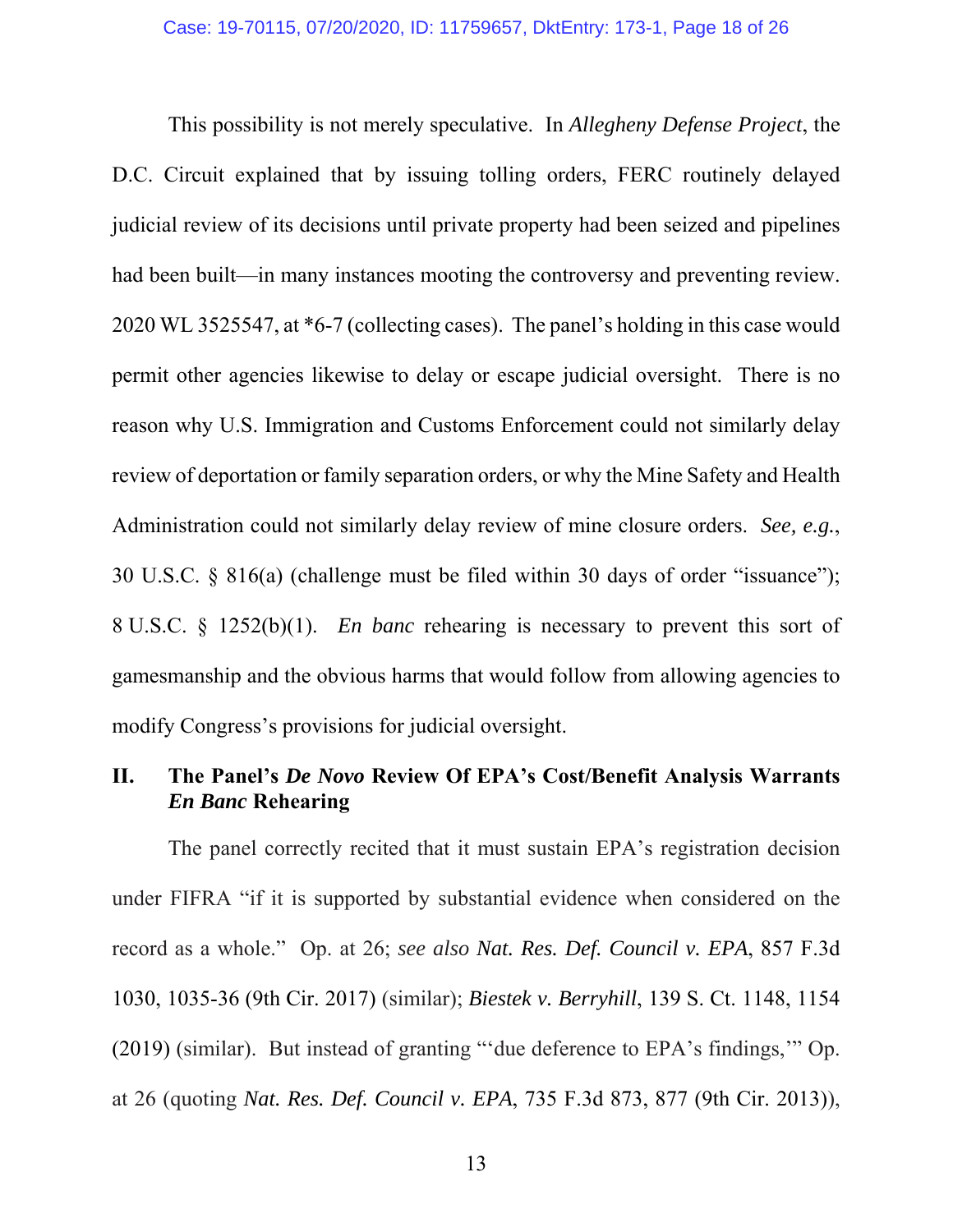#### Case: 19-70115, 07/20/2020, ID: 11759657, DktEntry: 173-1, Page 19 of 26

the panel cherry-picked anecdotes and facts that supported its own contrary view of the record. The panel identified six purported errors by EPA, but in each instance the panel failed to credit substantial evidence supporting EPA's conclusions, and failed to explain why the contrary evidence justified setting aside EPA's scientific judgment:

1. The panel faulted EPA for relying on a "prediction" that "40 million acres of [dicamba-tolerant] soybeans would be planted in 2018," when it was *possible* that "as many as 50 million [acres]" were actually planted, and thus EPA *might* have "underestimated ... the amount of dicamba herbicides applied in 2018" by "as much as 25 percent." Op. at 34. But the panel never explained why such a difference in dicamba use, if it came to be, would undermine EPA's weighing of the *balance* of the herbicide's benefits and costs, much less sufficiently to warrant vacatur.

2. The panel faulted EPA for supposedly failing to provide any "explanation for [a] spike in [drift] complaints in 2017 and 2018 other than the new conditional registration of dicamba." Op. at 35-37, 52. But EPA *had* provided another explanation: That "there may be issues of overreporting" because those complaints were "largely caused by other herbicides, including the older formulations of dicamba, applied on nearby corn fields" *without* the strict application restrictions governing XtendiMax. *Id.*; *see also id.* at 31. The panel rejected that

14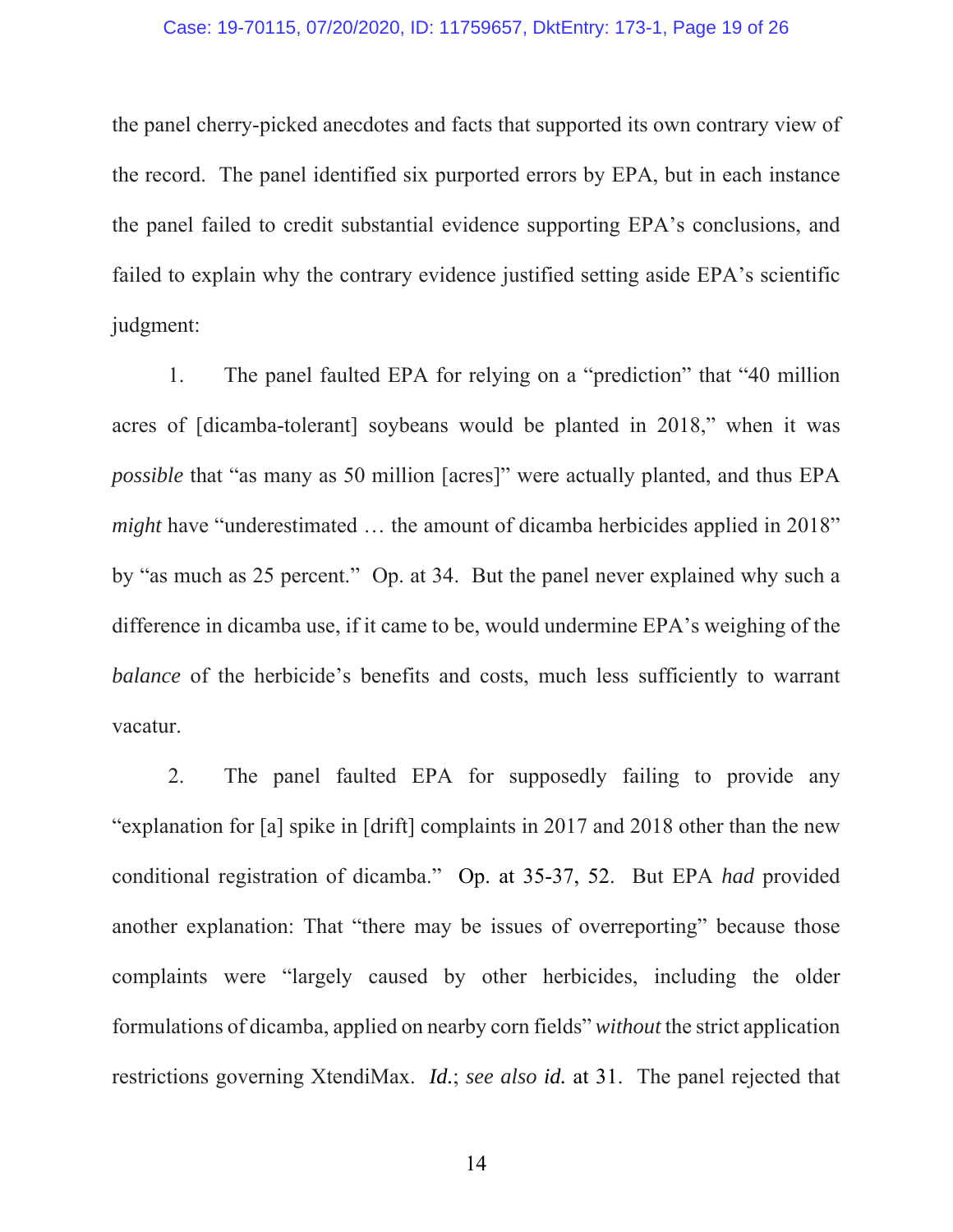position as "speculat[ion]" because it believed, based on a *2014* United States Department of Agriculture report, that "dicamba use on corn had been decreasing in recent years." *Id*. at 31, 36-37. But, as of *2018*, more recent data showed that use of dicamba herbicides other than XtendiMax had *increased* in recent years, including over corn. *See* ER0319 (reflecting near doubling in application of other dicamba herbicides from 2014 to 2017); Robert Klein *et al*., *Considerations for Postemergence Dicamba-Based Herbicide Applications to Corn*, Univ. Of Neb.- Lincoln (May 31, 2018), http://cropwatch.unl.edu/2018/considerations-postherbicide-dicamba-applications-corn (explaining that "[a]pplication of dicambabased herbicides [other than XtendiMax and the other new, low-volatility formulations at issue in this case] … has increased in corn in recent years").

3. The panel likewise faulted EPA for "refus[ing] to quantify or estimate the amount of damage caused by OTT application of dicamba herbicides." Op. at 38-40. But (i) EPA cited substantial evidence that the potential damage from applications under the 2018 registration could not be quantified with precision, ER0492, (ii) FIFRA does not require a "precise quantification" of such indeterminate risks, *Ass'n of Pac. Fisheries v. EPA*, 615 F.2d 794, 809 (9th Cir. 1980), (iii) EPA accepted for purposes of its decision that many acres of nondicamba-tolerant plants could be at risk absent adequate restrictions on use, ER0016, ER0019-22, and (iv) EPA addressed that concern by imposing strict and enhanced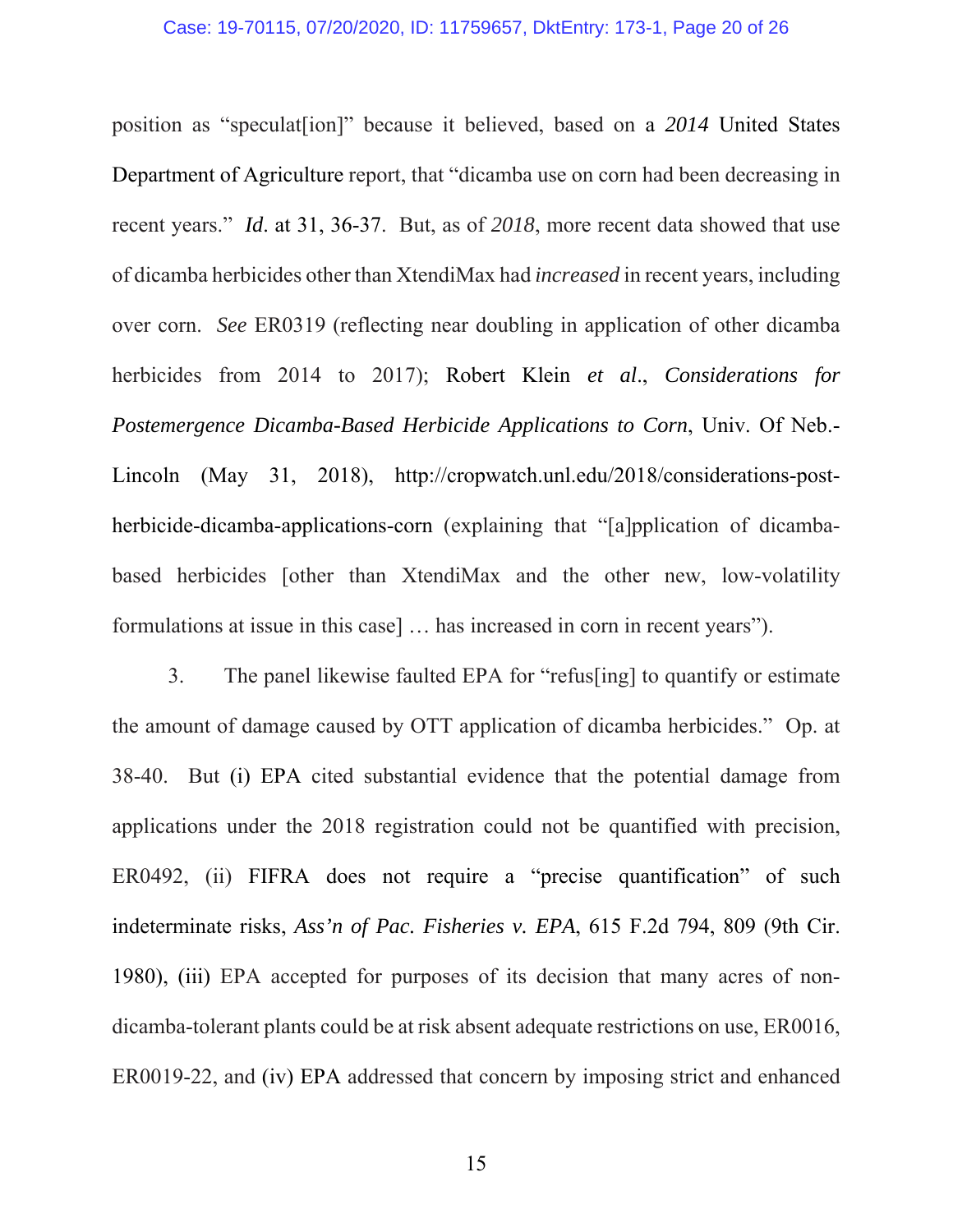#### Case: 19-70115, 07/20/2020, ID: 11759657, DktEntry: 173-1, Page 21 of 26

use restrictions designed to address all potential causes of off-target movement. *Id*. By focusing on largely unverified reports of off-target movement from 2017-2018, the panel failed to engage with EPA's reasons for concluding that the *new 2019- 2020 registration* would pose no unreasonable risks.

4. The panel also faulted EPA for not acknowledging the possibility that applicators might misuse the herbicides because the detailed restrictions on the products' labels are allegedly "difficult to follow." Op. at 41-45. The panel's conclusion misconceived EPA's task under FIFRA, which prohibits use of an herbicide inconsistent with its label, 7 U.S.C. § 136j(a)(2)(G), and requires EPA to base its decisions on "widespread and commonly recognized practice," *id.*  § 136a(c)(5)(D), not speculation about illegal activity. In addition, the panel's conclusion rested entirely on selective anecdotes of some applicators' difficulties with a *previous* product label. Op. at 41-45. EPA was well aware of those historical complaints, *see, e.g.*, ER0020, and addressed concerns about misuse by modifying the label to clarify its instructions and limiting use of the product to certified applicators, "individuals with the highest level of pesticide application training." ER0019-22. The panel's selective citation of dated complaints about the prior label provided no basis to reject EPA's conclusion that certified applicators would be able to follow the new label required by the 2018 registration. *See* Op. at 41-45.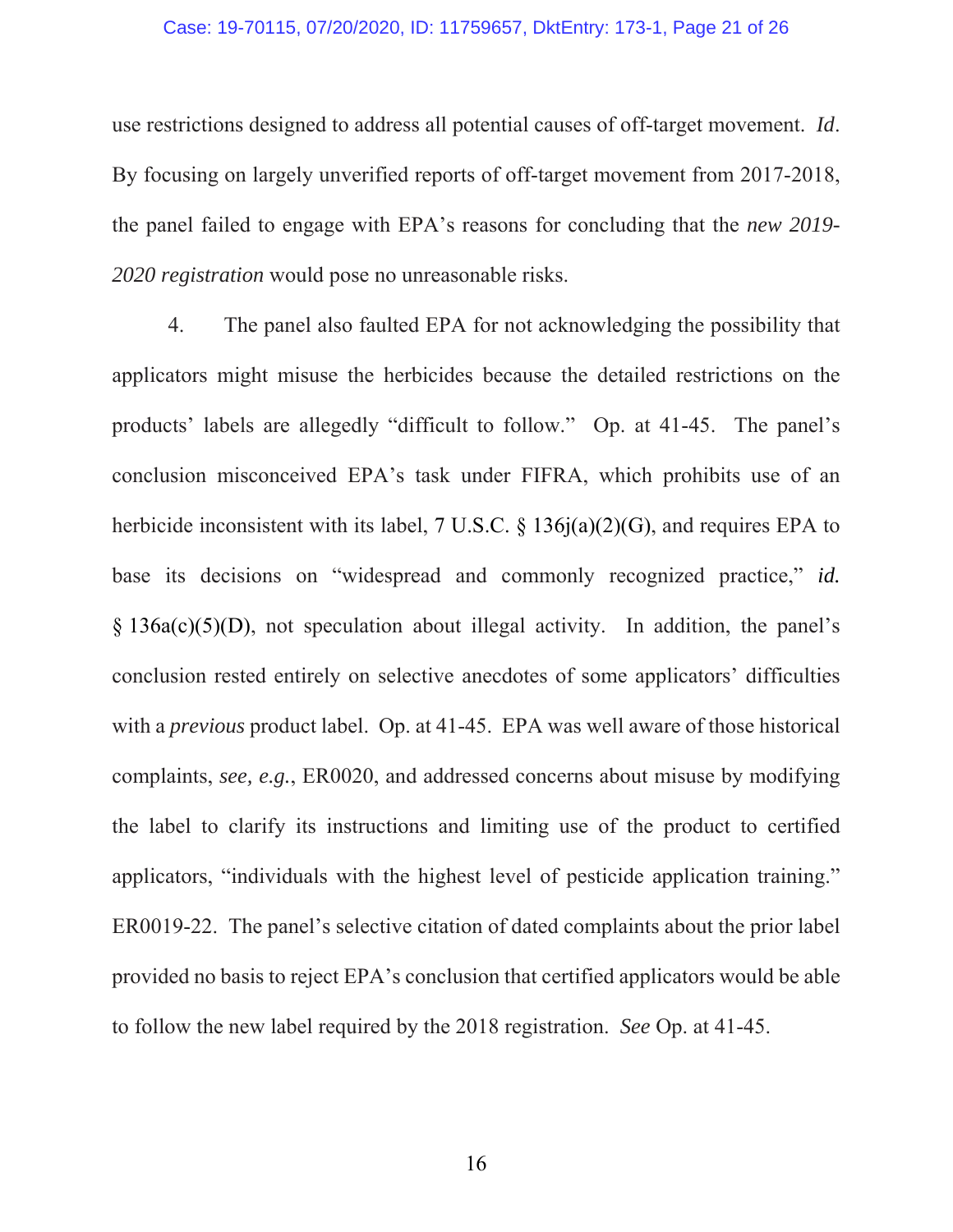#### Case: 19-70115, 07/20/2020, ID: 11759657, DktEntry: 173-1, Page 22 of 26

5. The panel next faulted EPA for "fail[ing] to acknowledge" the "risk" that, by registering the *herbicides*, "DT [dicamba-tolerant] soybeans, and possibly DT cotton, will achieve a monopoly or near-monopoly" in the *seed* market. Op. at 46-48. This supposed "risk" came from left field—it was invented by the panel *sua sponte*, not advanced by any party to the case. And there are good reasons no party raised it: FIFRA does not vest EPA with responsibility over antitrust concerns those are issues for the Department of Justice or the Federal Trade Commission; DT soybean and cotton *seeds* are regulated by *USDA*—*not EPA* (*see* 7 C.F.R. Part 340); and contrary to the panel's wholly unsubstantiated assumption, there is robust competition in the soybean and cotton seed markets. *See, e.g.*, RER0423 (discussing Dow's Enlist™ seed system); ER1259 (similar, citing USDA, Final Environmental Impact Statement for 2,4-D-Resistant Corn and Soybean Varieties).

6. Finally, the panel faulted EPA for failing to consider anecdotal claims that dicamba "drift" injures the "social fabric of many farming communities" based on a handful of stories of local disagreements over herbicide use. Op. at 48-49. But EPA *did* discuss social issues, ER0007, it was unclear how many of these anecdotes (if any) were traceable to XtendiMax (rather than other dicamba formulations more prone to off-target movement), and barring thousands of farmers from using the herbicide they believe most effective to combat destructive weeds would of course lead to social strife as well. In any event, EPA reasonably concluded that the claimed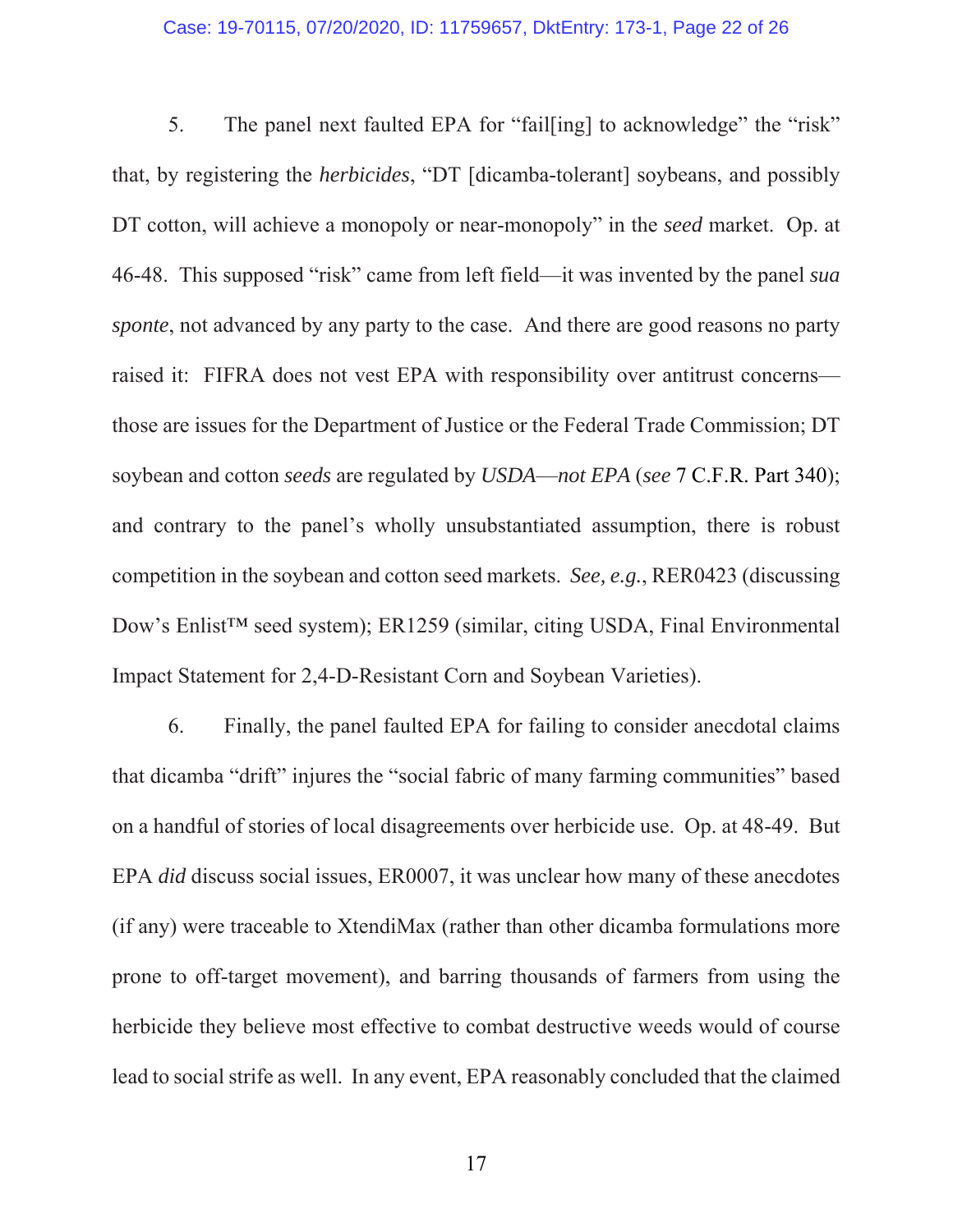#### Case: 19-70115, 07/20/2020, ID: 11759657, DktEntry: 173-1, Page 23 of 26

harms were outweighed by the clearly proven benefits of the herbicide's use. ER0007, ER0013-19. The agency was required to do no more.

By engaging in this roving, *de novo* review of the record, and "supplant [ing] the agency's findings merely by identifying alternative findings that" in the panel's view "could be supported by substantial evidence," *Arkansas v. Oklahoma*, 503 U.S. 91, 113 (1992), the panel turned the substantial-evidence standard upside down and lost all sight of the deference that underlies this standard of review. Contrary to the panel's approach, courts may not substitute their own views for the scientific judgment of expert federal agencies, and must affirm agency actions—even those with which judges may disagree—so long as they are supported by substantial record evidence. *En banc* rehearing is warranted to prevent further erosion of this fundamental principle.

#### **CONCLUSION**

The petition for rehearing *en banc* should be granted.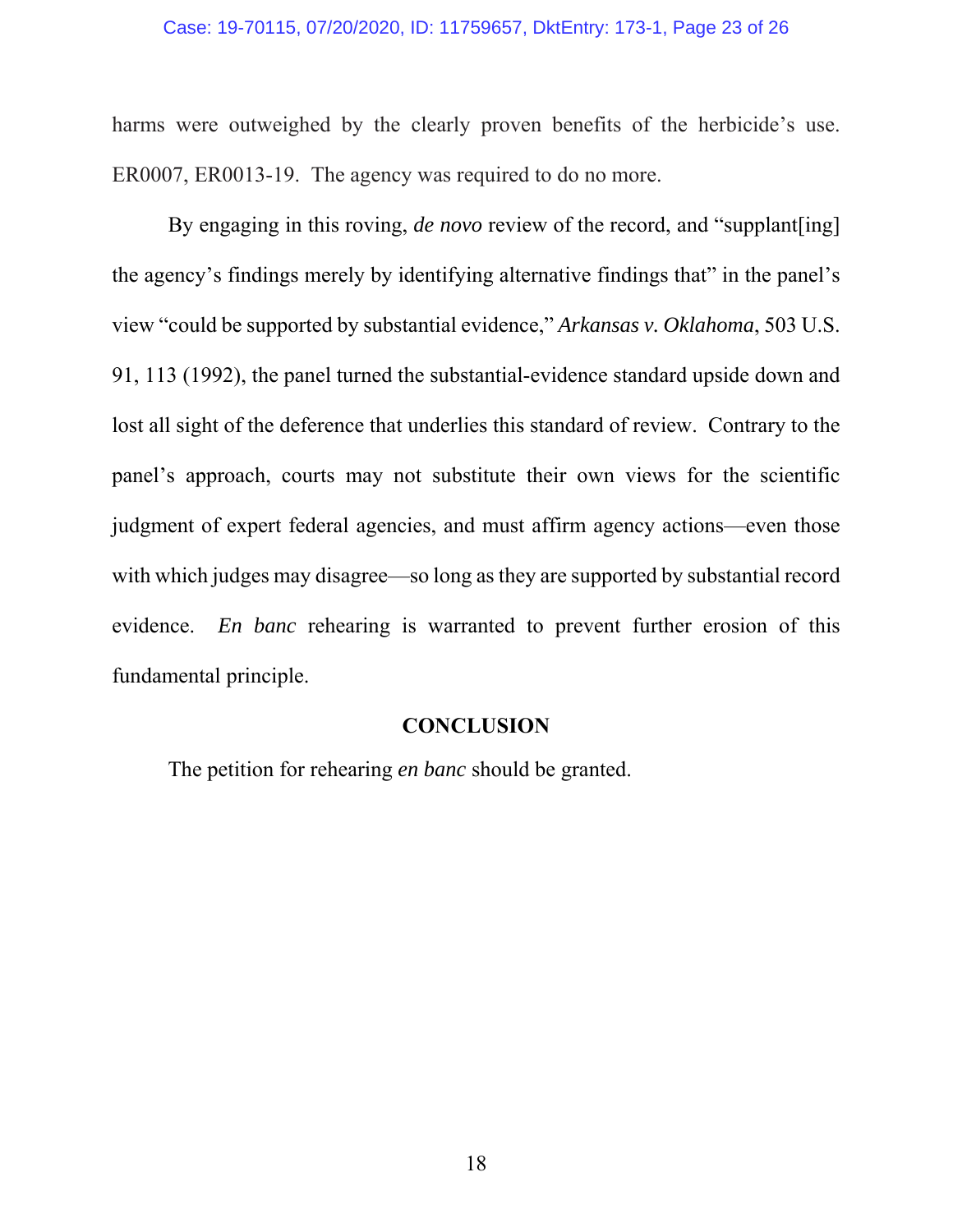Respectfully submitted,

s/ Philip J. Perry Philip J. Perry Richard P. Bress Stacey L. VanBelleghem Andrew D. Prins LATHAM & WATKINS LLP 555 Eleventh Street, NW Suite 1000 Washington, DC 20004 (202) 637-2200 philip.perry@lw.com

*Attorneys for Intervenor-Respondent Monsanto Company*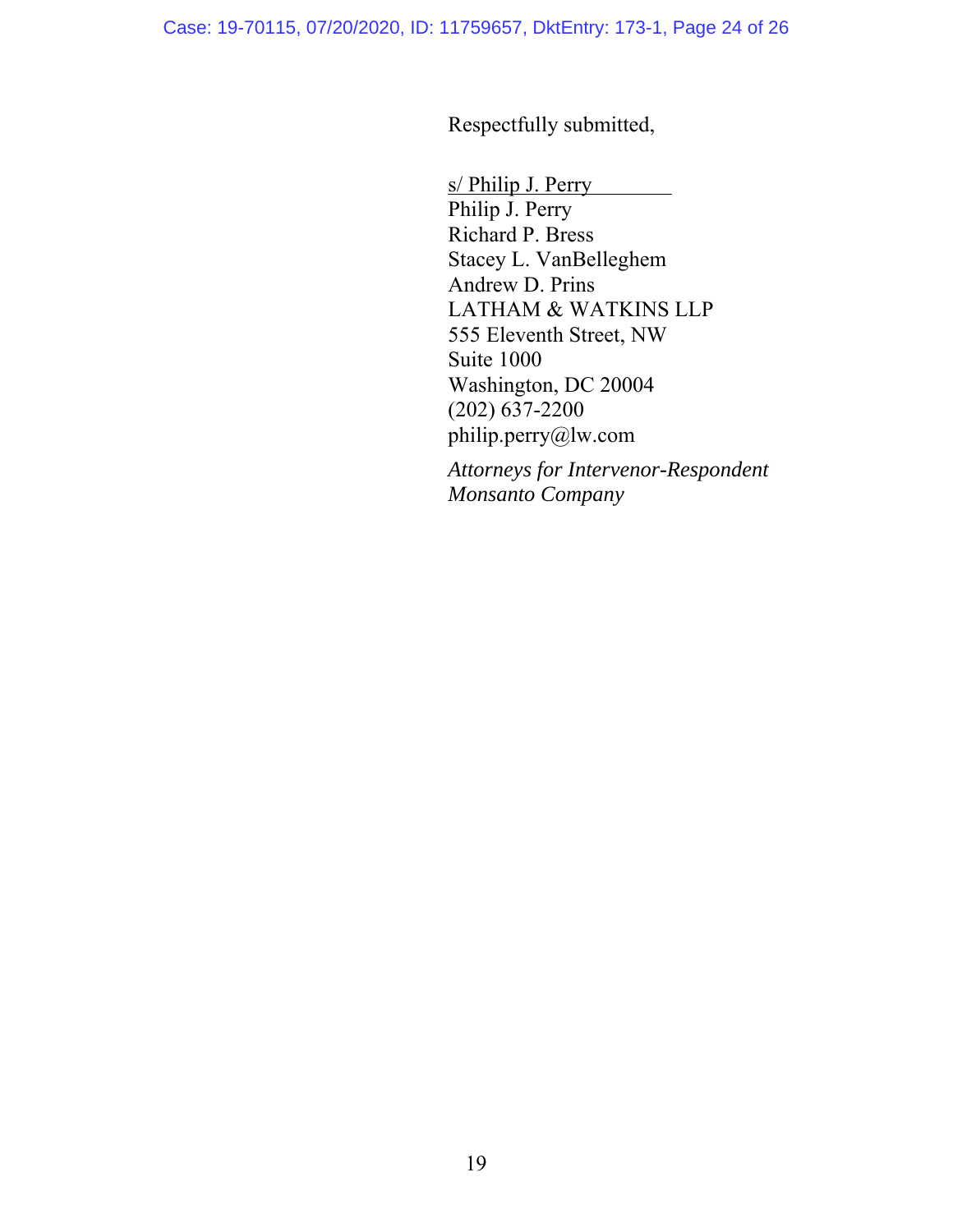## **UNITED STATES COURT OF APPEALS FOR THE NINTH CIRCUIT**

### **Form 11. Certificate of Compliance for Petitions for Rehearing or Answers**

*Instructions for this form: http://www.ca9.uscourts.gov/forms/form11instructions.pdf* 

### **9th Cir. Case Number(s)** 19-70115

I am the attorney or self-represented party.

I certify that pursuant to Circuit Rule 35-4 or 40-1, the attached petition for

panel rehearing/petition for rehearing en banc/answer to petition is *(select one)*:

[**X**] Prepared in a format, typeface, and type style that complies with Fed. R. App. P. 32(a)(4)-(6) and contains the following number of words: 4,153. *(Petitions and answers must not exceed 4,200 words)*

## **OR**

 $\lceil$  1 In compliance with Fed. R. App. P. 32(a)(4)-(6) and does not exceed 15 pages.

**Signature** s/ Philip J. Perry **Date** July 20, 2020 *(use "*s/[typed name]*" to sign electronically-filed documents)*